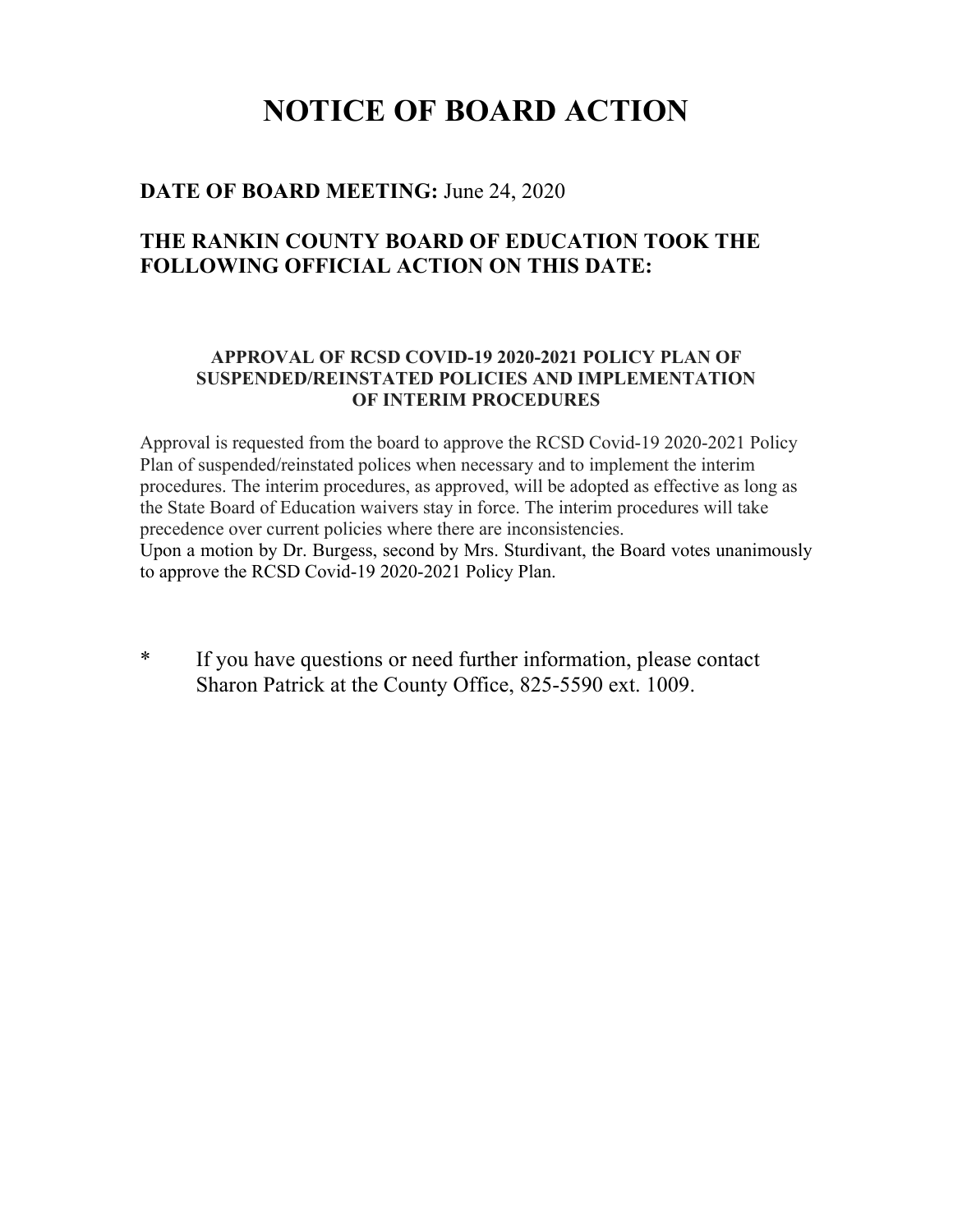

| Rule                                                                                                                                                                                                                                                                                               | <b>MDE Suspension and/or Revisions of Rules</b><br>with MDE updates since March 19, 2020, noted in red font                                                                                                                                                                                                                                                                                                                                                                                                                                                                                                                   | <b>Rankin County School District</b><br><b>Proposed Suspension and/or</b><br><b>Revision</b> with updates since April<br>2020 noted in blue bold font |
|----------------------------------------------------------------------------------------------------------------------------------------------------------------------------------------------------------------------------------------------------------------------------------------------------|-------------------------------------------------------------------------------------------------------------------------------------------------------------------------------------------------------------------------------------------------------------------------------------------------------------------------------------------------------------------------------------------------------------------------------------------------------------------------------------------------------------------------------------------------------------------------------------------------------------------------------|-------------------------------------------------------------------------------------------------------------------------------------------------------|
| <b>Accreditation Policy 3.0 -</b><br><b>Annual Performance</b><br><b>Classification:</b><br>Districts and Schools are Assigned<br><b>Annual Performance</b><br>Classifications based on the<br>Business Rules of the Mississippi<br>Statewide Accountability System.<br><b>School Improvement:</b> | On March 19, 2020, during its regularly scheduled meeting, the State<br>Board of Education granted approval for districts and schools to maintain<br>the same accountability designation in the 2020-2021 school year as<br>assigned in the 2019-2020 school year with no cumulative impact for<br>cases where multiple years with the same designation may lead to a more<br>severe consequences. Schools and districts will retain the same<br>designations for CSI, TSI, and ATSI from the 2018-2019 school year. The<br>three-year average performance used in identification would exclude the<br>2019-2020 school year. | No RCSD policy revision is required.                                                                                                                  |
| Comprehensive Support and<br><b>Improvement Schools (CSI)</b><br><b>Targeted Support and</b><br><b>Improvement Schools (TSI)</b><br><b>Additional Targeted Support</b><br>and Improvement Schools<br>(ATSI)                                                                                        | On March 20, 2020 the MDE submitted an expedited waiver to the United<br>States Department of Education (ED) to waive certain requirements in<br>Section 1111 of the Elementary and Secondary Education Act of 1965 (20<br>U.S.C § 6311(b)) related to assessment and accountability requirements.<br>On March 27, 2020, the MDE received official approval from ED.<br>ED has not issued a waiver of accountability requirements for the<br>2020-2021 school year. All accountability data collection and<br>reporting will be required for the 2020-2021 school year to meet all<br>state and federal requirements.         |                                                                                                                                                       |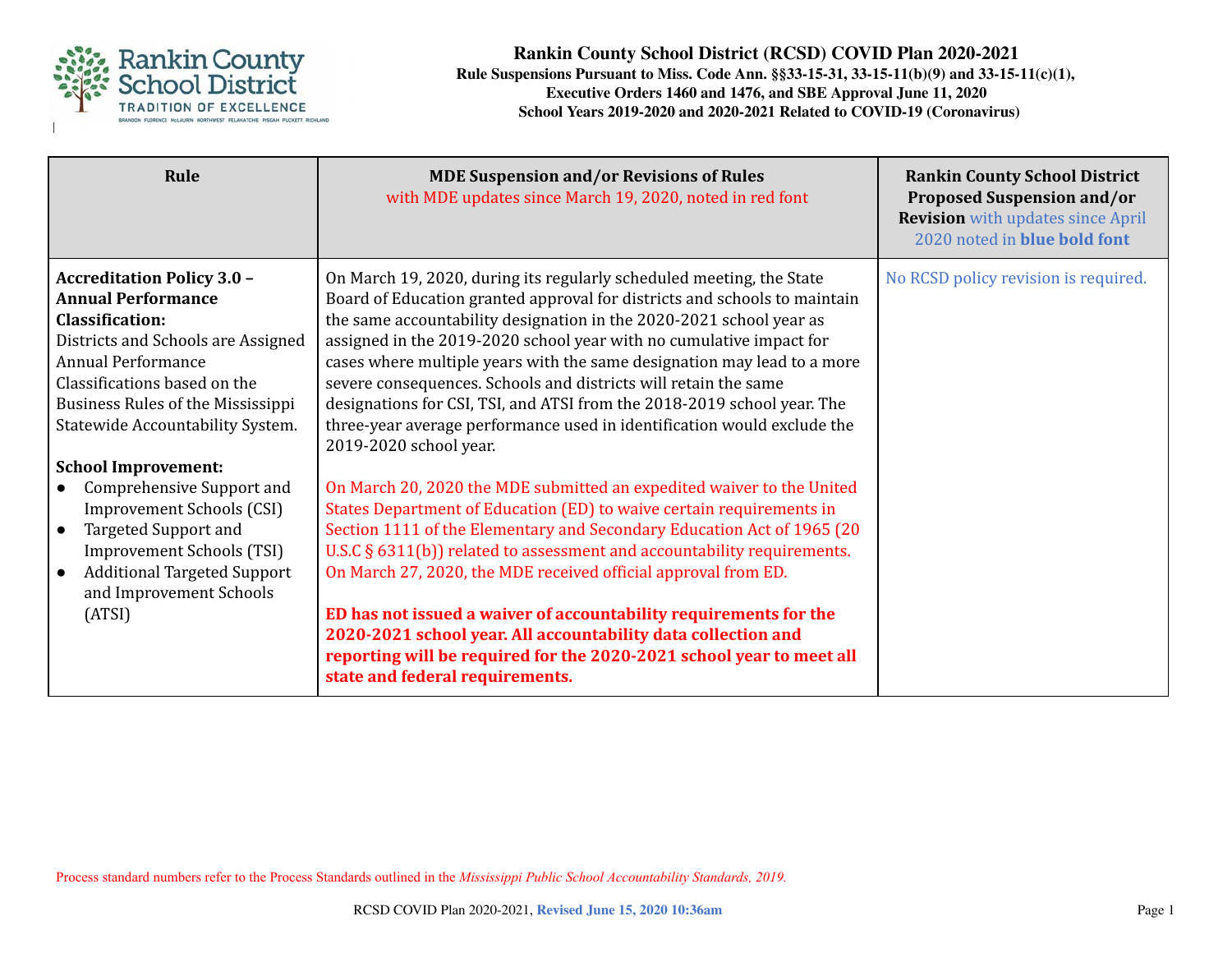

| <b>Process Standards 1 and 1.3:</b><br>The local school board and the<br>superintendent of schools shall<br>exercise due diligence in<br>performing the respective duties<br>in accordance with applicable law.<br>Every school board member<br>selected after July 1, 2002, shall<br>spend at least one (1) full day in a<br>school in the district they represent,<br>without compensation. MS Code<br>$37 - 7 - 306(4)$ | Upon request from the Mississippi School Boards Association, on June 11,<br>2020, during its regularly scheduled meeting, the State Board of Education<br>issued a one-year suspension requiring local school board members to<br>visit each school within the district as a body during the 2019-2020 and<br>2020-2021 school years as a result of the impact of COVID-19.                                                                                                                                                                                                                                                                                                                                                                                                                                                                                                                                                                                                                                                                                                                                        | <b>Based on the MDE's suspension,</b><br><b>RCSD Board waives the</b><br>requirement in RCSD Board Policy<br><b>BBBC Board Member Development</b><br><b>(Training) Opportunity related to</b><br>spending at least one (1) full day in<br>a school for the 2019-2020 and<br>2020-2021 academic school years. |
|----------------------------------------------------------------------------------------------------------------------------------------------------------------------------------------------------------------------------------------------------------------------------------------------------------------------------------------------------------------------------------------------------------------------------|--------------------------------------------------------------------------------------------------------------------------------------------------------------------------------------------------------------------------------------------------------------------------------------------------------------------------------------------------------------------------------------------------------------------------------------------------------------------------------------------------------------------------------------------------------------------------------------------------------------------------------------------------------------------------------------------------------------------------------------------------------------------------------------------------------------------------------------------------------------------------------------------------------------------------------------------------------------------------------------------------------------------------------------------------------------------------------------------------------------------|--------------------------------------------------------------------------------------------------------------------------------------------------------------------------------------------------------------------------------------------------------------------------------------------------------------|
| <b>Process Standard 2:</b><br>All district professional positions<br>requiring licensed staff are to be<br>filled by staff that are properly<br>licensed and endorsed in<br>accordance with state and federal<br>law.                                                                                                                                                                                                      | On March 26, 2020, during its regularly scheduled meeting, the State<br>Board of Education issued a one-year suspension of the requirement for<br>districts to respond to notifications of noncompliance for licensed staff<br>during school closures as a result of COVID-19 for the 2019-2020 school<br>year.<br>On June 11, 2020, during its regularly scheduled meeting, the State Board<br>of Education issued an additional one-year suspension requiring districts<br>to respond to accreditation personnel edits based on data submitted in<br>MSIS to the MDE for the 2020-2021 school year.<br>To ensure districts are aware of their continued responsibilities MDE will<br>provide additional guidance to districts regarding the approval and<br>parameters of any waivers and suspensions approved by the SBE for the<br>2020-2021 school year. In accordance with Accreditation Policy 2.1, the<br>district superintendent and school principals shall ensure that all data<br>reported to the MDE are true and accurate as verified by supporting<br>documentation on file in the school district. | No RCSD policy revision is required.                                                                                                                                                                                                                                                                         |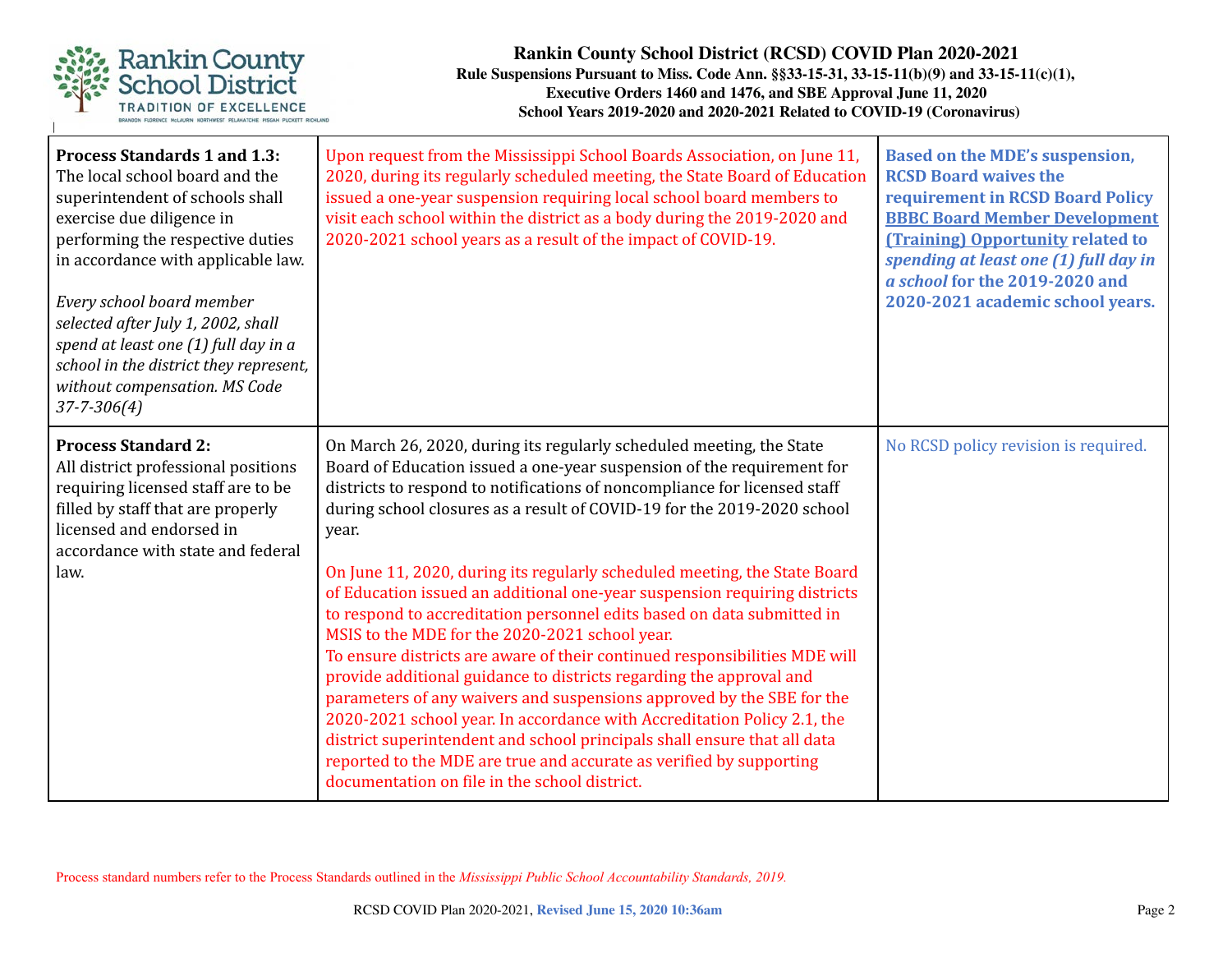

| <b>Process Standard 3:</b><br>The school district implements an<br>annual, formal personnel<br>appraisal system for licensed staff<br>that includes assessment of<br>employee on-the-job performance.                                                                                                       | On March 26, 2020, during its regularly scheduled meeting, the State<br>Board of Education suspended the requirement for districts to submit<br>annual employee performance data for the 2019-2020 school year via<br>SharePoint; however, districts were provided the option to submit<br>available Professional Growth System (PGS) data to MDE for the<br>2019-2020 school year. The suspension removed sanctions for districts<br>failing to adhere to the reporting guidelines of the Educator and<br>Administrator Professional Appraisal System for the 2019-2020 school<br>year. Districts were not required to attend the MDE-approved PGS training<br>for the 2019-2020 school year.<br>It is recommended that districts attend future PGS training in preparation<br>for the upcoming school years in which Process Standard 3 is reinstated.                                                                                                                                                                                                                                                                                                                                                                                                                      | Based on the MDE's one-year<br>suspension, on April 8, 2020, RCSD<br><b>Board waived the requirements in</b><br><b>RCSD Board Policy GBI Evaluation of</b><br>Employees for the 2019-2020<br>academic school year.<br>As MDE has not extended this<br>suspension to the 2020-2021<br>school year, RCSD Board Policy GBI<br><b>Evaluation of Employees is</b><br>reinstated for the 2020-2021<br>academic school year. |
|-------------------------------------------------------------------------------------------------------------------------------------------------------------------------------------------------------------------------------------------------------------------------------------------------------------|-------------------------------------------------------------------------------------------------------------------------------------------------------------------------------------------------------------------------------------------------------------------------------------------------------------------------------------------------------------------------------------------------------------------------------------------------------------------------------------------------------------------------------------------------------------------------------------------------------------------------------------------------------------------------------------------------------------------------------------------------------------------------------------------------------------------------------------------------------------------------------------------------------------------------------------------------------------------------------------------------------------------------------------------------------------------------------------------------------------------------------------------------------------------------------------------------------------------------------------------------------------------------------|-----------------------------------------------------------------------------------------------------------------------------------------------------------------------------------------------------------------------------------------------------------------------------------------------------------------------------------------------------------------------------------------------------------------------|
| <b>Process Standard 4:</b><br>Local school boards are required<br>to obtain an annual financial audit<br>of the school district, as conducted<br>under the guidelines of the Office<br>of the State Auditor, no later than<br>nine (9) months after the end of<br>the district's fiscal year (March<br>31). | On March 26, 2020, during its regularly scheduled meeting, the State<br>Board of Education suspended the requirement for school boards to<br>obtain an annual financial audit, as conducted under the guidelines of the<br>Office of the State Auditor, no later than nine (9) months after the end of<br>the district's fiscal year (March 31). The Office of Management and Budget<br>(OMB) has authorized recipients and subrecipients with fiscal year-ends<br>through June 30, 2020, to delay the completion and submission of the<br>Single Audit reporting package, to six (6) months beyond the normal due<br>date. In consultation with the Office of the State Auditor, the MDE<br>temporarily suspended the deadline set in Process Standard 4 and<br>extended the deadline by six (6) months to reflect the OMB's extension<br>(September 30, 2020) for the Fiscal Year 2019 audits.<br>The Office of the State Auditor has not issued the deadline to school<br>districts for submission of the Fiscal Year 2020 audits. Fiscal Year<br>2020 audits are due no later than nine (9) months after the end of<br>the district's fiscal year (March 31, 2021) unless the Office of the<br>State Auditor grants an additional extension based upon OMB's<br>guidance. | No RCSD policy revision is required.                                                                                                                                                                                                                                                                                                                                                                                  |

Process standard numbers refer to the Process Standards outlined in the *Mississippi Public School Accountability Standards, 2019.*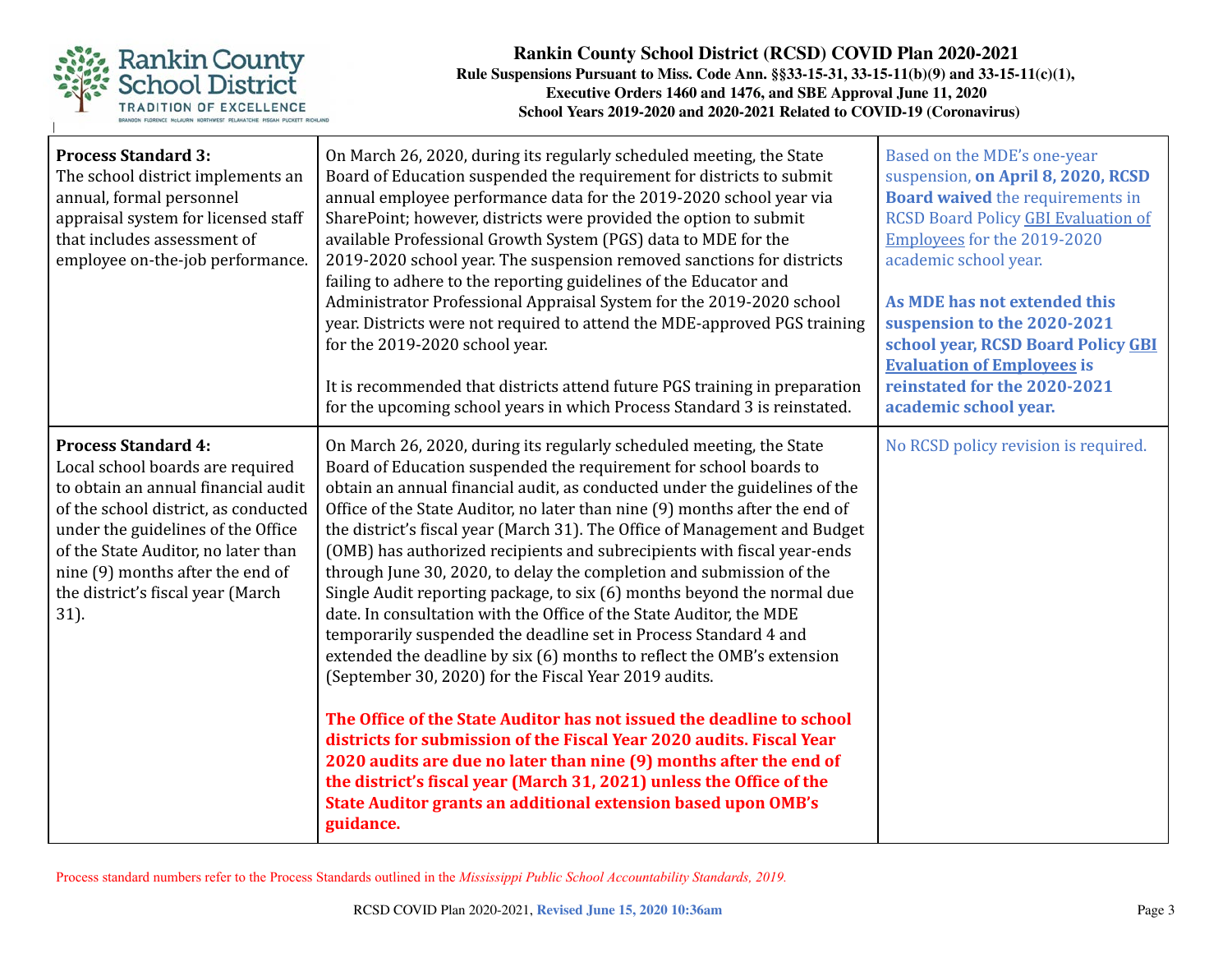

| <b>Process Standard 10:</b><br>The school district implements<br>procedures for monitoring and<br>reporting student absences as<br>specified in the Mississippi<br>Compulsory Attendance Law. | On March 26, 2020, during its regularly scheduled meeting, the State<br>Board of Education suspended the requirement for districts to monitor<br>and submit student referrals for attendance violations, of compulsory<br>school-age students, after March 16, 2020, the first date of school closures<br>due to COVID-19, through the end of the 2019-2020 school year.<br>Actions taken for petitions filed in accordance with<br>Miss. Code Ann. §37-13-91(7) and scheduled court dates prior to March<br>16, 2020, the first date of school closures due to COVID-19, through the<br>2019-2020 school year, fall under the jurisdiction of the courts and the<br>MDE will continue to adhere to the courts' rules.                              | On April 8, 2020, RCSD Board<br>waived the requirements for<br>attendance and excuses included in<br><b>RCSD Board Policy IBD Attendance,</b><br>Tardiness, and Excuses. The waiver<br>will be in effect from March 16, 2020,<br>the first date of school closures due<br>to COVID-19, through the date classes<br>resume following the state of<br>emergency through the end of the<br>2019-2020 school year. As MDE<br>has not extended this suspension<br>to the 2020-2021 school year,<br><b>RCSD Board Policy IBD Attendance,</b><br><b>Tardiness, and Excuses is</b><br>reinstated for the 2020-2021<br>academic school year. |
|-----------------------------------------------------------------------------------------------------------------------------------------------------------------------------------------------|-----------------------------------------------------------------------------------------------------------------------------------------------------------------------------------------------------------------------------------------------------------------------------------------------------------------------------------------------------------------------------------------------------------------------------------------------------------------------------------------------------------------------------------------------------------------------------------------------------------------------------------------------------------------------------------------------------------------------------------------------------|-------------------------------------------------------------------------------------------------------------------------------------------------------------------------------------------------------------------------------------------------------------------------------------------------------------------------------------------------------------------------------------------------------------------------------------------------------------------------------------------------------------------------------------------------------------------------------------------------------------------------------------|
| <b>Process Standard 13:</b><br>The academic year provides a<br>minimum of 180 teaching days.                                                                                                  | On March 19, 2020, during its regularly scheduled meeting, the SBE<br>suspended the requirement mandating each school district to submit a<br>request to alter the school calendar and request forgiveness by the SBE for<br>all days missed as a result of the impact of COVID-19 in the state of<br>Mississippi. The SBE also approved altered school terms for school<br>districts to operate for less than one hundred eighty (180) days for the<br>2019-2020 school year.<br>For the 2020-2021 school year, districts will have three (3) options for<br>school opening (or any combination thereof) to meet the one hundred<br>eighty (180) teaching day requirement:<br>1) Traditional Schedule<br>2) Hybrid Schedule<br>3) Virtual Schedule | Based on the SBE's action on March<br>19, on April 8, 2020, RCSD Board<br>waived the 180-day requirement<br>mandated in RCSD Board Policy AE<br>School Year (Academic Calendar).<br>For the 2020-2021 school year,<br><b>RCSD</b> plans to meet the one<br>hundred eighty (180) teaching day<br>requirement using a combination<br>of Traditional, Hybrid, and Virtual<br><b>Schedules, as directed by</b><br><b>Governor's Executive Orders and</b><br><b>MDE</b> forthcoming guidance.                                                                                                                                            |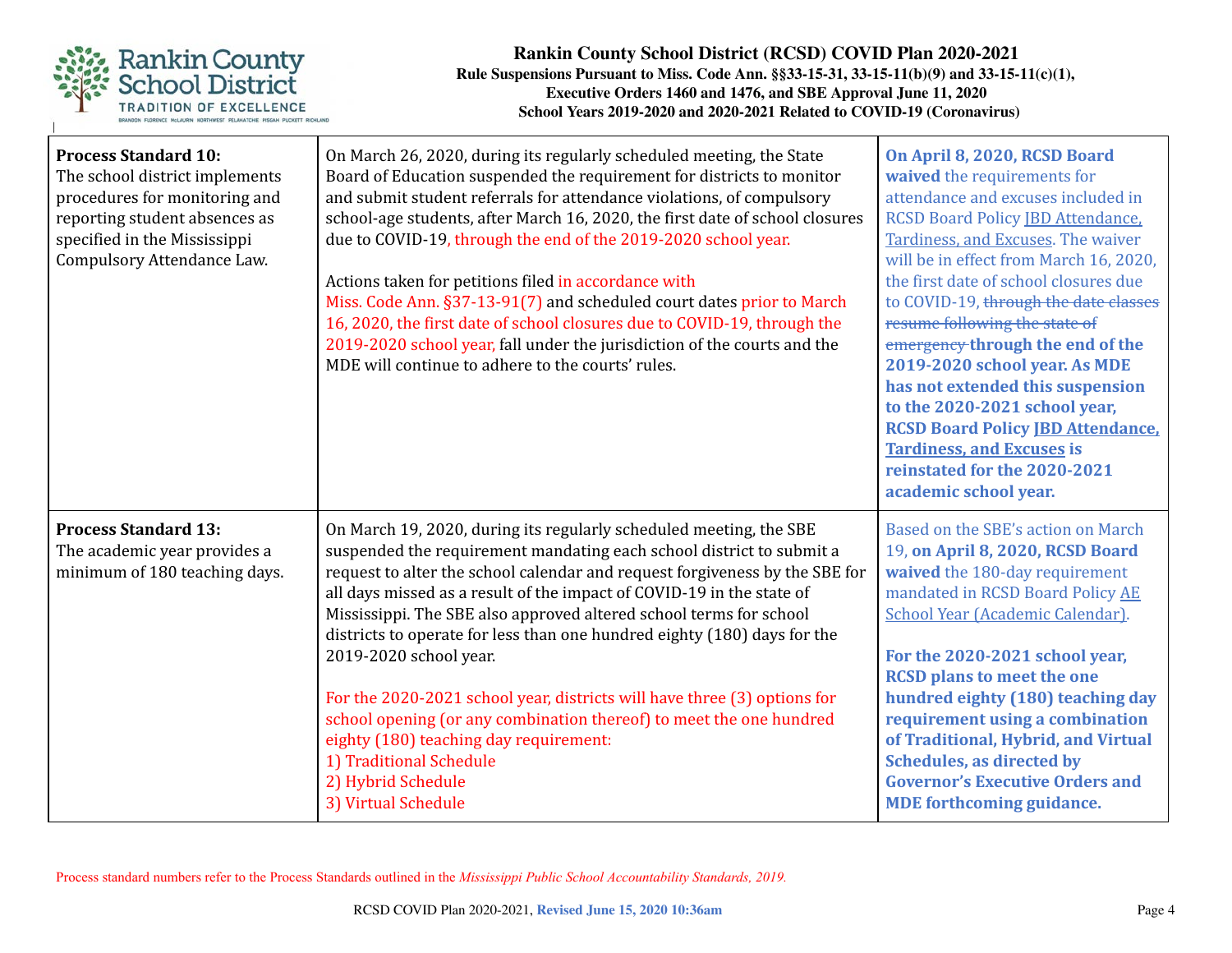

|                                                                                                          | A traditional schedule requires students to be physically present in school<br>with scheduling modifications to follow Mississippi State Department of<br>Health (MSDH) and Centers for Disease Control (CDC) recommendations.<br>A hybrid schedule combines online and face-to-face instruction for<br>students. Schools must meet distance learning requirements.<br>A virtual schedule provides instruction through distance learning.<br>Guidance regarding how districts shall record attendance based on<br>the scheduling options outlined above is forthcoming.                                                                                                                                                                                                                                                                                                                                                                                                                                                                                                                                                                            |                                                                                                                                                                                                                                                                                                                                                                                                                                                                                                                                                                                                                                                                                                                   |
|----------------------------------------------------------------------------------------------------------|----------------------------------------------------------------------------------------------------------------------------------------------------------------------------------------------------------------------------------------------------------------------------------------------------------------------------------------------------------------------------------------------------------------------------------------------------------------------------------------------------------------------------------------------------------------------------------------------------------------------------------------------------------------------------------------------------------------------------------------------------------------------------------------------------------------------------------------------------------------------------------------------------------------------------------------------------------------------------------------------------------------------------------------------------------------------------------------------------------------------------------------------------|-------------------------------------------------------------------------------------------------------------------------------------------------------------------------------------------------------------------------------------------------------------------------------------------------------------------------------------------------------------------------------------------------------------------------------------------------------------------------------------------------------------------------------------------------------------------------------------------------------------------------------------------------------------------------------------------------------------------|
| <b>Process Standard 13.1:</b><br>The teaching day must provide<br>330 minutes of instruction per<br>day. | On March 26, 2020, during its regularly scheduled meeting, the State<br>Board of Education suspended the requirement for 330 minutes of<br>instruction per day from March 16, 2020, the first date of school closures<br>due to COVID-19, through the end of the 2019-2020 school year.<br>On June 11, 2020, during its regularly scheduled meeting, the State Board<br>of Education issued an additional one-year suspension for the 2020-2021<br>school year of Miss. Code Ann. §37-13-67 which states, "the number of<br>hours of actual teaching which shall constitute a school day shall be<br>determined and fixed by the Board of Trustees of the school district at not<br>less than five and one-half $(51/2)$ hours." This suspension will allow<br>districts flexibility within their re-entry plans/scheduling options in an<br>effort to comply with the MSDH and the CDC guidelines as a result of the<br>ongoing impact of COVID-19 during the 2020-2021 school year. With this<br>suspension of the 330 minutes of instruction per day, districts shall meet a<br>minimum of 240 minutes (4 hours) of instructional time per day. | On April 8, 2020, RCSD Board<br>waived the requirements stated in<br>RCSD Board Policy AF School Day and<br>suspended the requirement for 330<br>minutes of instruction per day from<br>March 16, 2020, the first date of<br>school closures due to COVID-19,<br>through the date classes resume<br>following the state of emergency<br>through the end of the 2019-2020<br>school year.<br>For the 2020-2021 School Year,<br><b>RCSD Board Policy AF School Day</b><br>requirement for 330 minutes of<br>instruction per day is suspended<br>and replaced with a minimum of<br>240 minutes or 4 hours per day of<br>instructional time, in an effort to<br>comply with guidelines related to<br><b>COVID-19.</b> |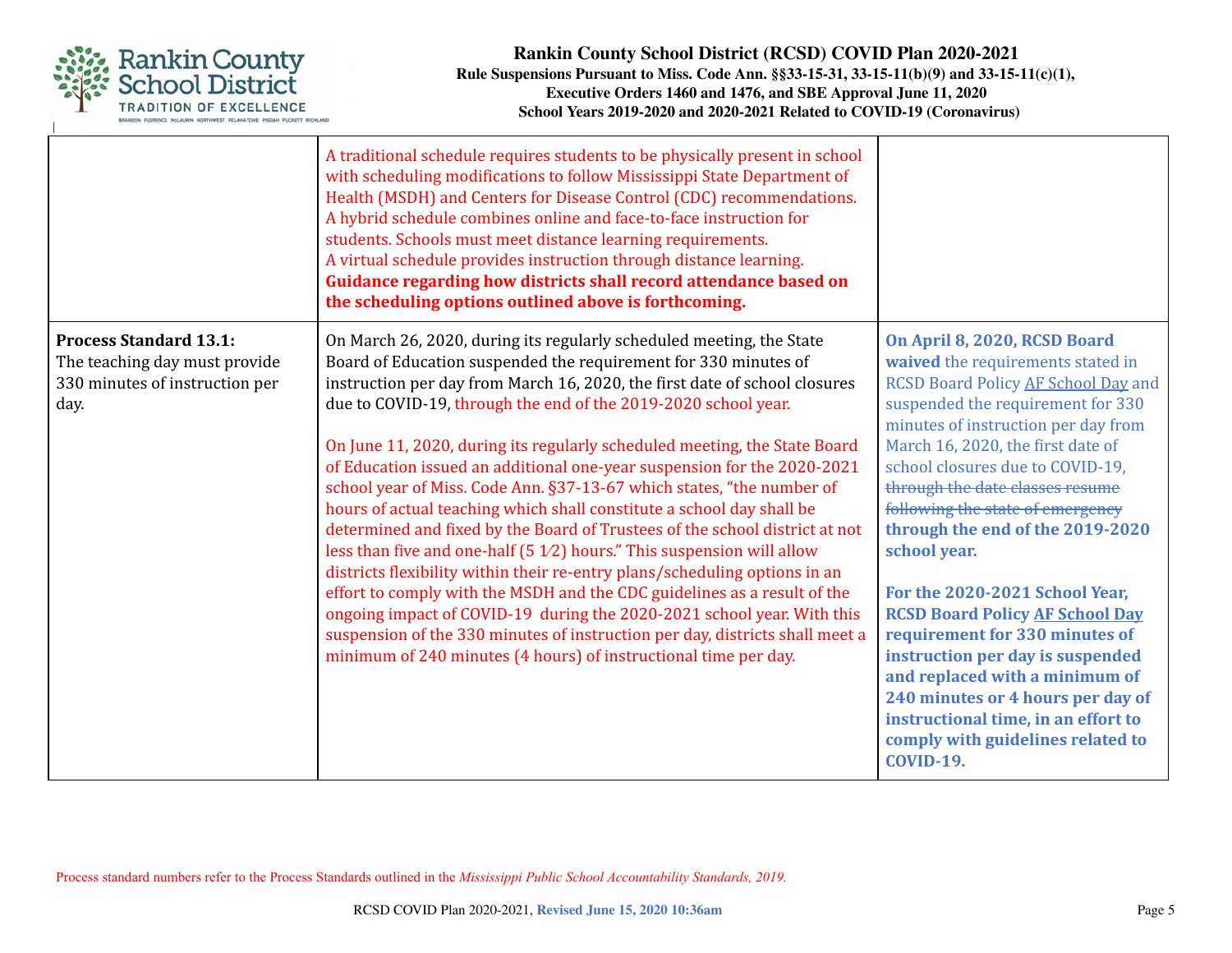

| <b>Process Standard 13.2:</b><br>Districts must ensure that during<br>the academic school year a<br>minimum of 140 hours of<br>instruction is provided for each<br>Carnegie unit of credit offered and<br>70 hours for each one-half (1/2)<br>unit offered. | On March 26, 2020, during its regularly scheduled meeting, the State<br>Board of Education suspended the requirement of the minimum of 140<br>hours of instruction required for each Carnegie unit of credit offered and<br>70 hours for each one-half (1/2) unit offered for the 2019-2020 school<br>year. School districts were required to determine a process for awarding a<br>Carnegie unit credit for courses that were incomplete for school year<br>2019-2020. Carnegie units were not to be granted for courses where the<br>student was never enrolled during the 2019-2020 school year. Districts<br>were not allowed to enroll a student in a Carnegie unit bearing course<br>after March 16, 2020, the first date of school closures due to COVID-19, for<br>the 2019-2020 school year for the sole purpose of awarding a Carnegie<br>unit credit, unless one (1) of the following conditions were met:<br>(1) the district was on a 4x4 block schedule and the student was taking a<br>one-half (1/2) credit course, or<br>(2) the student was enrolling in an approved online course through<br>Mississippi Online Course Approval (MOCA) with the expectation that<br>the student would complete the course by the end of the Spring 2020<br>semester.<br>The conditions outlined above were not applicable to transfer students<br>enrolling in a school district on or after March 16, 2020, for the 2019-2020<br>school year. Students transferring from a public school (in-state or<br>out-of-state) or a nonpublic school accredited by the MDE or other<br>regionally accrediting agency to be determined by the local school district<br>was eligible to enroll in a Carnegie unit bearing course after March 16,<br>2020, the first date of school closures due to COVID-19, for the 2019-2020<br>school year, if the student was previously enrolled in the course in his/her<br>transferring school.<br>Based on approved school board policy, local school districts had the<br>authority to issue a standard high school diploma to any student who met<br>the minimum graduation requirements as approved by the State Board of<br>Education during the 2019-2020 school year. See Appendix A in<br>Mississippi Public School Accountability Standards, 2019. | <b>RCSD Board Policy IHF Graduation</b><br>Requirements makes no reference to<br>Carnegie unit seat time; therefore, no<br><b>RCSD</b> policy revision is required<br>related to Carnegie units. However,<br>given the current expectation for<br>school closure through April 17,<br>2020, the closing date of April 15,<br>2020, for Opt-Out Requests will be<br>extended to the last day of the<br>2019-2020 school year.<br>Based on the MDE's suspension of<br>seat-time requirements, on April 8,<br>2020, RCSD Board adopted the<br><b>Secondary Grading and Promotion</b><br>Procedures for 2019-2020 School Year<br>as a temporary revision to RCSD<br>Board Policy IHA Grading Systems as<br>well as RCSD Board Policy IHAE<br><b>Semester Exams.</b><br>As MDE has not extended a<br>suspension to grading procedures<br>for the 2020-2021 school year,<br><b>RCSD Board Policy IHA Grading</b><br><b>Systems and RCSD Board Policy</b><br><b>IHAE Semester Exams are</b><br>reinstated for the 2020-2021<br>academic school year. |
|-------------------------------------------------------------------------------------------------------------------------------------------------------------------------------------------------------------------------------------------------------------|----------------------------------------------------------------------------------------------------------------------------------------------------------------------------------------------------------------------------------------------------------------------------------------------------------------------------------------------------------------------------------------------------------------------------------------------------------------------------------------------------------------------------------------------------------------------------------------------------------------------------------------------------------------------------------------------------------------------------------------------------------------------------------------------------------------------------------------------------------------------------------------------------------------------------------------------------------------------------------------------------------------------------------------------------------------------------------------------------------------------------------------------------------------------------------------------------------------------------------------------------------------------------------------------------------------------------------------------------------------------------------------------------------------------------------------------------------------------------------------------------------------------------------------------------------------------------------------------------------------------------------------------------------------------------------------------------------------------------------------------------------------------------------------------------------------------------------------------------------------------------------------------------------------------------------------------------------------------------------------------------------------------------------------------------------------------------------------------------------------------------------------------------------------------------------------------------------------------------------------------------------------------------------------------|-----------------------------------------------------------------------------------------------------------------------------------------------------------------------------------------------------------------------------------------------------------------------------------------------------------------------------------------------------------------------------------------------------------------------------------------------------------------------------------------------------------------------------------------------------------------------------------------------------------------------------------------------------------------------------------------------------------------------------------------------------------------------------------------------------------------------------------------------------------------------------------------------------------------------------------------------------------------------------------------------------------------------------------------------|
|-------------------------------------------------------------------------------------------------------------------------------------------------------------------------------------------------------------------------------------------------------------|----------------------------------------------------------------------------------------------------------------------------------------------------------------------------------------------------------------------------------------------------------------------------------------------------------------------------------------------------------------------------------------------------------------------------------------------------------------------------------------------------------------------------------------------------------------------------------------------------------------------------------------------------------------------------------------------------------------------------------------------------------------------------------------------------------------------------------------------------------------------------------------------------------------------------------------------------------------------------------------------------------------------------------------------------------------------------------------------------------------------------------------------------------------------------------------------------------------------------------------------------------------------------------------------------------------------------------------------------------------------------------------------------------------------------------------------------------------------------------------------------------------------------------------------------------------------------------------------------------------------------------------------------------------------------------------------------------------------------------------------------------------------------------------------------------------------------------------------------------------------------------------------------------------------------------------------------------------------------------------------------------------------------------------------------------------------------------------------------------------------------------------------------------------------------------------------------------------------------------------------------------------------------------------------|-----------------------------------------------------------------------------------------------------------------------------------------------------------------------------------------------------------------------------------------------------------------------------------------------------------------------------------------------------------------------------------------------------------------------------------------------------------------------------------------------------------------------------------------------------------------------------------------------------------------------------------------------------------------------------------------------------------------------------------------------------------------------------------------------------------------------------------------------------------------------------------------------------------------------------------------------------------------------------------------------------------------------------------------------|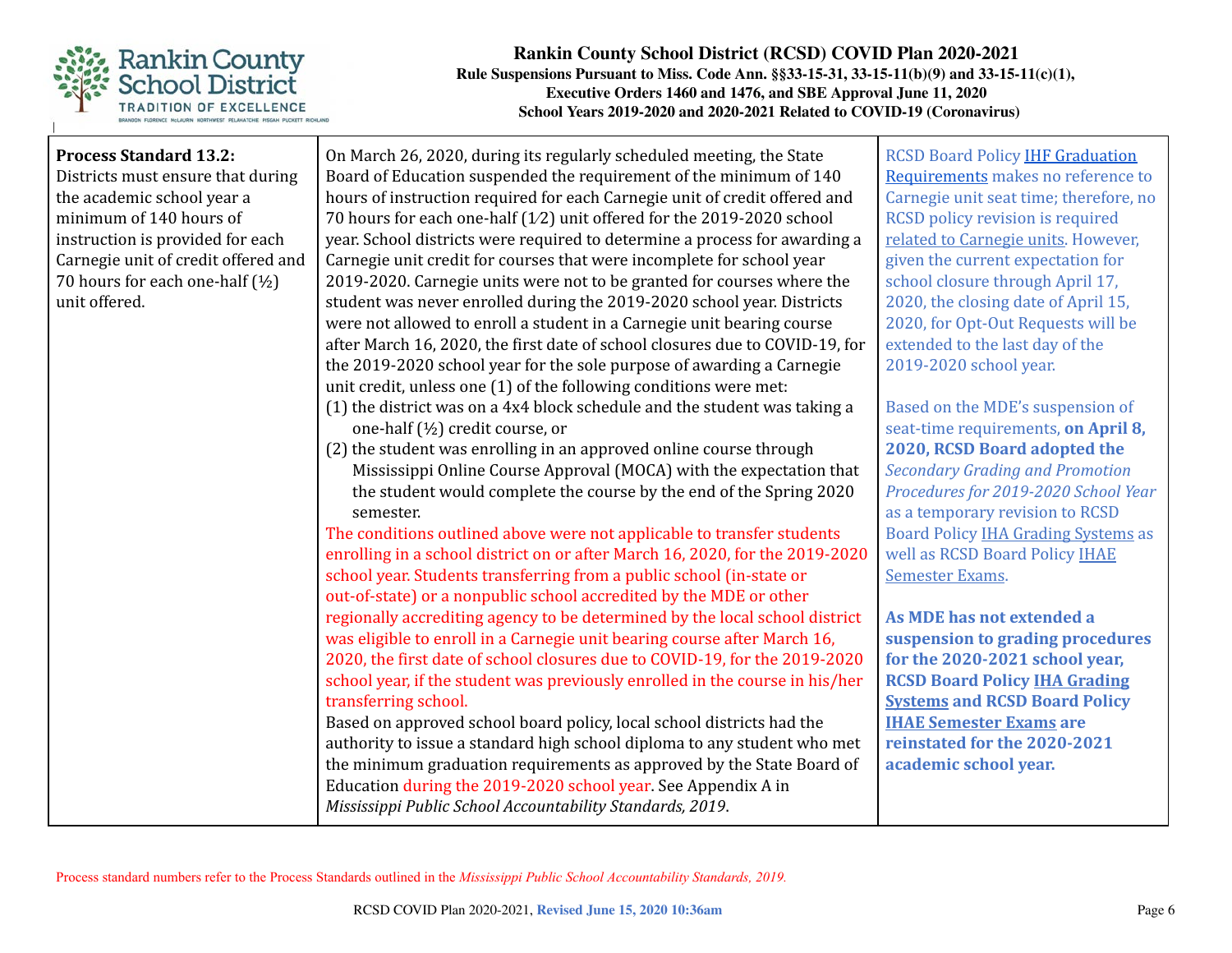

| On June 11, 2020, during its regularly scheduled meeting, the State Board<br>of Education issued an additional one-year suspension of the minimum of<br>140 hours of instruction required for each Carnegie unit of credit offered<br>and 70 hours for each one-half (1/2) unit offered for the 2020-2021<br>school year. This suspension will allow districts flexibility within their       | For the 2020-2021 School Year,<br><b>RCSD</b> will develop a plan to ensure<br>the mastery of content for each<br>Carnegie unit awarded. At this<br>time, RCSD anticipates the |
|-----------------------------------------------------------------------------------------------------------------------------------------------------------------------------------------------------------------------------------------------------------------------------------------------------------------------------------------------------------------------------------------------|--------------------------------------------------------------------------------------------------------------------------------------------------------------------------------|
| re-entry plans/scheduling options in an effort to comply with MSDH and<br>CDC guidelines as a result of the ongoing impact of COVID-19 during the<br>2020-2021 school year.                                                                                                                                                                                                                   | 140-hour requirement for one (1)<br><b>Carnegie unit and the 70-hour</b><br>requirement for one-half $(\frac{1}{2})$<br>Carnegie unit courses to be met                        |
| Each district shall be required to develop a plan to ensure the mastery of<br>content for each Carnegie unit awarded in lieu of meeting the 140-hour<br>requirement for one (1) Carnegie unit awarded and 70 hours for each<br>one-half (1/2) unit awarded. The plan shall be approved by the local<br>school board and posted on the district's website no later than September<br>30, 2020. | through the district's published<br>schedule (Traditional, Hybrid,<br>and/or Distance Learning), based<br>on MDE, MSDH, and Governor's<br><b>Executive Order guidelines.</b>   |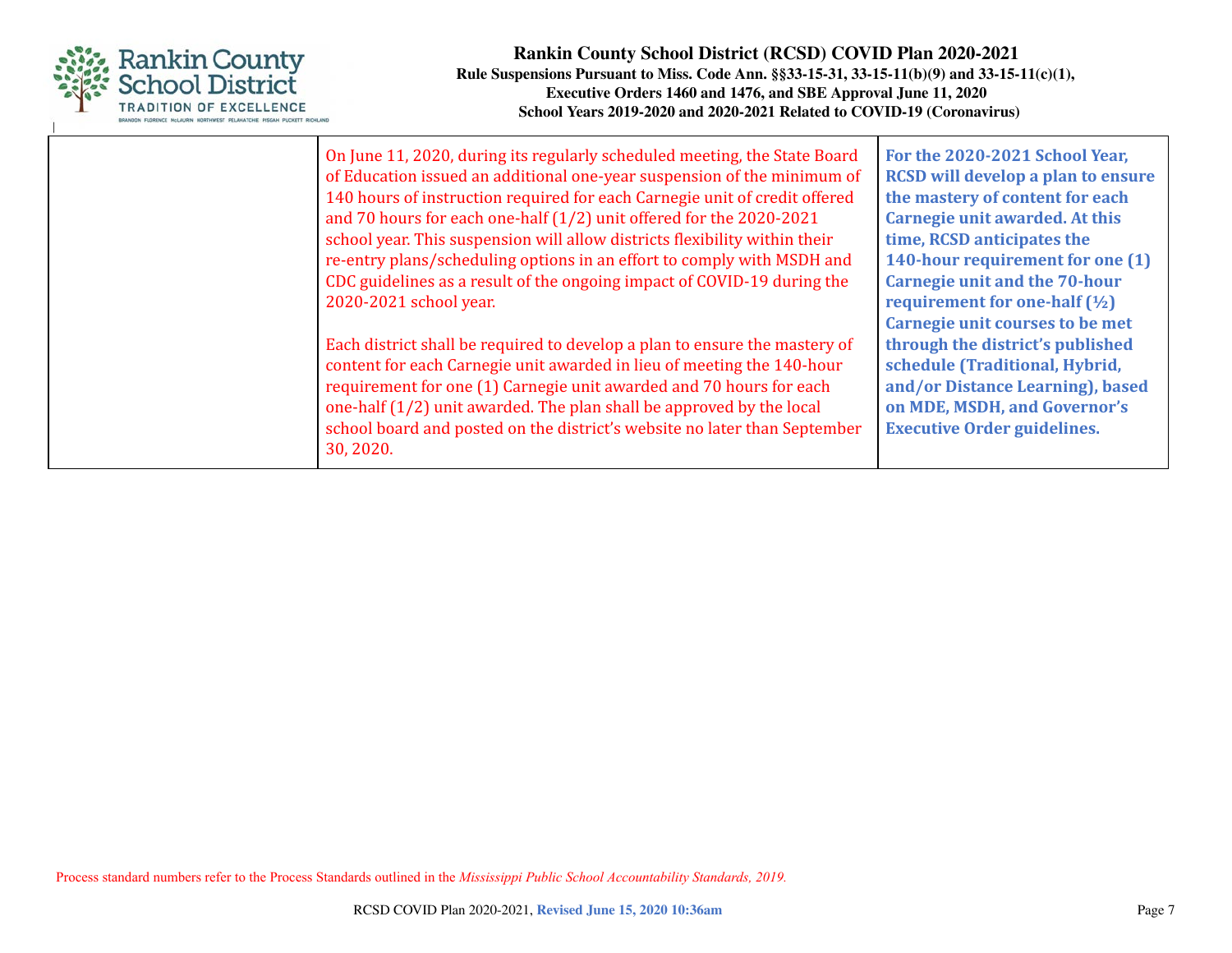

| <b>Process Standard 14.1:</b>     | On March 19, 2020, during its regularly scheduled meeting, the State Board  | On April 8, 2020, RCSD Board               |
|-----------------------------------|-----------------------------------------------------------------------------|--------------------------------------------|
| Each student receiving a standard | of Education suspended citations associated with changing local school      | waived the requirements stated in          |
| high school diploma has earned    | board graduation requirements mid-year for the 2019-2020 school year        | <b>RCSD Board Policy IHF Graduation</b>    |
| the minimum number of Carnegie    | due to the impact of school closures related to COVID-19. The local school  | Requirements related to subject area       |
| units as specified in Appendix A. | board had the authority to suspend and/or amend the graduation              | tests, as approved by the State Board      |
|                                   | requirements set forth by the local school board for the 2019-2020 school   | of Education on March 26, 2020.            |
|                                   | year. Students were not allowed to graduate with less than the minimum      | Further, for the 2019-2020 school          |
|                                   | number of Carnegie units set forth by the State Board of Education and      | year graduating class only, Rankin         |
|                                   | outlined in Appendix A. The student was required to meet both the           | <b>County Schools adopted the</b>          |
|                                   | minimum number of Carnegie unit requirements and the required courses       | <b>Mississippi Department of Education</b> |
|                                   | as outlined in Appendix A. Local districts may establish additional local   | 24-credit diploma option (Appendix         |
|                                   | requirements approved by the local school board as authorized under Miss.   | $A-2$ ).                                   |
|                                   | Code Ann. §37-16-7. Local districts have the option of granting high school |                                            |
|                                   | diplomas as outlined in Appendices A-1, A-2, A-3, and A-4. The waivers      | In June 2020, RCSD Board revised           |
|                                   | granted by the State Board of Education for the 2019-2020 school year       | the requirements stated in RCSD            |
|                                   | allowed districts to amend or establish local board policy to waive         | <b>Board Policy IHF Graduation</b>         |
|                                   | additional requirements above the state minimum and allow students to       | <b>Requirements for the 2020-2021</b>      |
|                                   | graduate using the minimum requirements outlined in Appendices A-1,         | school year graduating class to            |
|                                   | A-2, A-3, and A-4.                                                          | meet the Mississippi Department            |
|                                   |                                                                             | of Education 24-credit diploma             |
|                                   | The local school board shall establish graduation requirements for the      | option (Appendix A-2), consistent          |
|                                   | 2020-2021 school year prior to the first day of school. Such requirements   | with the expectations for the              |
|                                   | shall meet the minimum number of Carnegie units set forth by the SBE and    | 2019-2020 graduating class, and            |
|                                   | outlined in Appendix A. The local school board lacks the authority to       | for the 2021-2022 class and                |
|                                   | suspend and/or amend the local district's graduation requirements for       | beyond.                                    |
|                                   | school year 2020-2021 mid-year unless the SBE grants authority.             |                                            |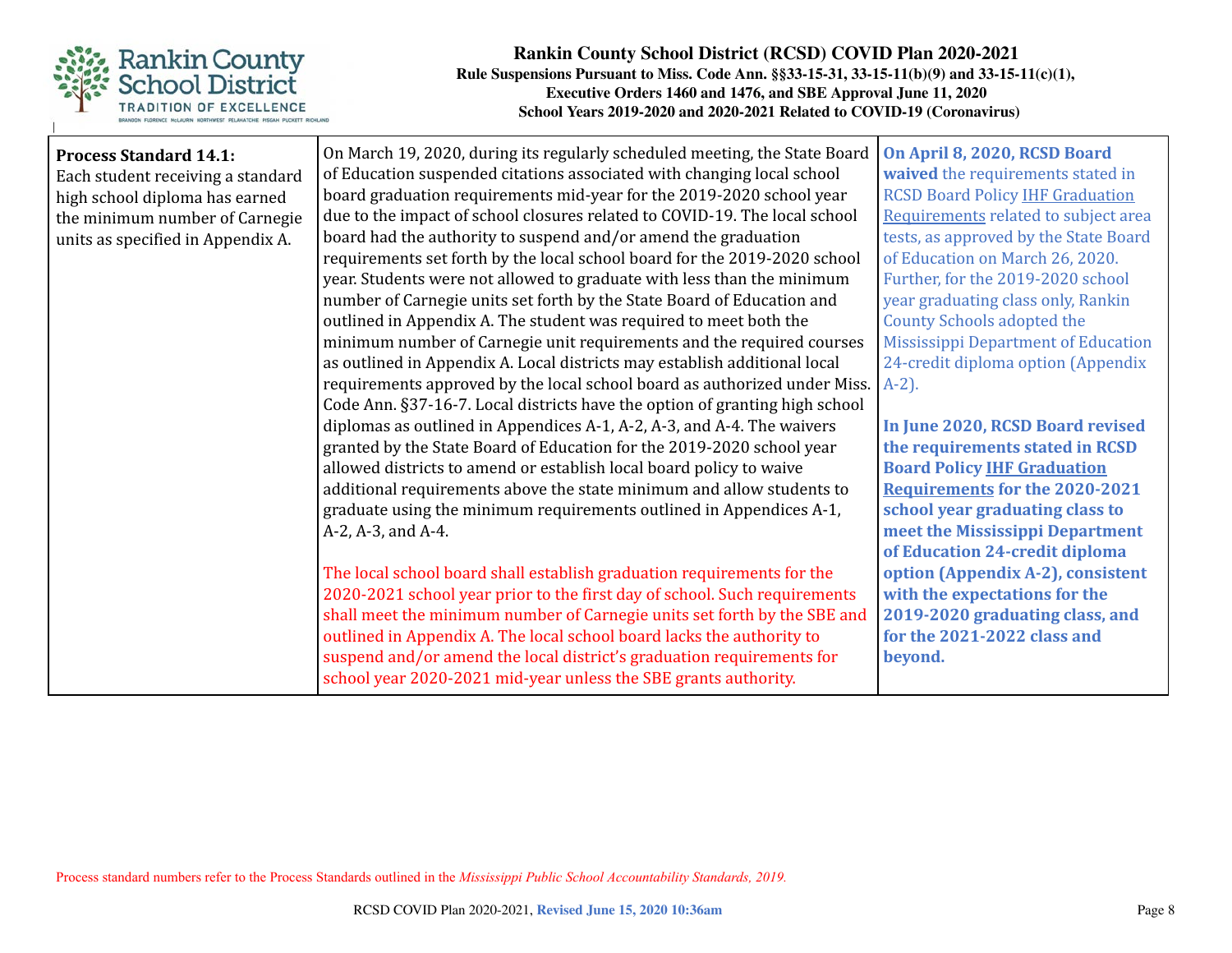

| <b>Process Standard 14.2:</b><br>Each student receiving a standard<br>diploma has met assessment<br>requirements on each of the<br>required high school<br>end-of-course (EOC) subject area<br>tests or met one (1) of the options<br>in lieu of passing the test as<br>outlined in Appendix A-5. | 1. Any student grades 7 through 12 that was enrolled in Algebra I, Biology, English<br>II and/or U.S. History during the 2019-2020 school year and earned the Carnegie<br>Unit credit will not be required to take and/or pass the corresponding EOC subject<br>area test(s) or meet one $(1)$ of the options in lieu of passing the test(s) in order to<br>meet the graduation requirements regardless of their expected graduation<br>date/year. The student must have earned the Carnegie unit credit for the course<br>prior to the end of the 2019-2020 school year. If the Carnegie unit for the course<br>was not earned by the end of the Spring 2020 semester or prior to the summer<br>MSIS data submission deadline through credit recovery, extended school year,<br>and/or summer school, etc., this rule suspension does not apply.<br>2. Any student grades 7 through 12 enrolled in school during the 2019-2020<br>school year as of March 16, 2020, the first date of school closures due to COVID-19,<br>that has passed the Algebra I, Biology, English II, and/or U.S. History course(s), but<br>has not passed the corresponding EOC subject area test(s) or met one (1) of the<br>options in lieu of passing the test(s), will be allowed to graduate, if all other state<br>and local graduation requirements have been met regardless of their expected<br>graduation date/year. These students are typically referred to as "retesters."<br>3. Any student in grades 7 through 12 who took a Fall 2019 EOC assessment as a<br>first-time test taker (4x4 districts) and failed the corresponding EOC assessment<br>will not be required to retake the corresponding EOC assessment or meet one (1)<br>of the options in lieu of passing the test(s), in any future school year to meet<br>graduation requirements regardless of their expected graduation date/year.<br>4. Any student enrolled in Algebra I, Biology, English II, or U.S. History in the<br>2019-2020 school year who failed the course in the 2019-2020 school year and<br>must repeat the course in the 2020-2021 school year (or thereafter) to earn the<br>Carnegie Unit credit will be required to pass the corresponding EOC assessment or<br>meet one (1) of the options in lieu of passing the assessment as outlined in<br>Appendix A-5.<br>5. Any student enrolled in school in the 2019-2020 school year who earned a<br>Carnegie Unit credit in Algebra I, Biology, English II or U.S. History in a school year<br>prior to 2019-2020, but took the test as a first time test taker in the Fall 2019 or<br>was planning to take the assessment as a first-time test taker in Spring 2020 will<br>not be required to take and/or pass the EOC assessment or meet one (1) of the<br>options in lieu of passing the assessment when school reconvenes regardless of<br>their expected graduation date/year.<br>6. The composite score option outlined in Appendix A-5 will not be available to<br>students who do not have four (4) EOC subject area test scores. | No RCSD policy change is needed. |
|---------------------------------------------------------------------------------------------------------------------------------------------------------------------------------------------------------------------------------------------------------------------------------------------------|----------------------------------------------------------------------------------------------------------------------------------------------------------------------------------------------------------------------------------------------------------------------------------------------------------------------------------------------------------------------------------------------------------------------------------------------------------------------------------------------------------------------------------------------------------------------------------------------------------------------------------------------------------------------------------------------------------------------------------------------------------------------------------------------------------------------------------------------------------------------------------------------------------------------------------------------------------------------------------------------------------------------------------------------------------------------------------------------------------------------------------------------------------------------------------------------------------------------------------------------------------------------------------------------------------------------------------------------------------------------------------------------------------------------------------------------------------------------------------------------------------------------------------------------------------------------------------------------------------------------------------------------------------------------------------------------------------------------------------------------------------------------------------------------------------------------------------------------------------------------------------------------------------------------------------------------------------------------------------------------------------------------------------------------------------------------------------------------------------------------------------------------------------------------------------------------------------------------------------------------------------------------------------------------------------------------------------------------------------------------------------------------------------------------------------------------------------------------------------------------------------------------------------------------------------------------------------------------------------------------------------------------------------------------------------------------------------------------------------------------------------------------------------------------------------------------------------------------------------------------------------------------------------------------------------------------------------------------------------------------------------------------------------------------------------------------|----------------------------------|
|---------------------------------------------------------------------------------------------------------------------------------------------------------------------------------------------------------------------------------------------------------------------------------------------------|----------------------------------------------------------------------------------------------------------------------------------------------------------------------------------------------------------------------------------------------------------------------------------------------------------------------------------------------------------------------------------------------------------------------------------------------------------------------------------------------------------------------------------------------------------------------------------------------------------------------------------------------------------------------------------------------------------------------------------------------------------------------------------------------------------------------------------------------------------------------------------------------------------------------------------------------------------------------------------------------------------------------------------------------------------------------------------------------------------------------------------------------------------------------------------------------------------------------------------------------------------------------------------------------------------------------------------------------------------------------------------------------------------------------------------------------------------------------------------------------------------------------------------------------------------------------------------------------------------------------------------------------------------------------------------------------------------------------------------------------------------------------------------------------------------------------------------------------------------------------------------------------------------------------------------------------------------------------------------------------------------------------------------------------------------------------------------------------------------------------------------------------------------------------------------------------------------------------------------------------------------------------------------------------------------------------------------------------------------------------------------------------------------------------------------------------------------------------------------------------------------------------------------------------------------------------------------------------------------------------------------------------------------------------------------------------------------------------------------------------------------------------------------------------------------------------------------------------------------------------------------------------------------------------------------------------------------------------------------------------------------------------------------------------------------------------|----------------------------------|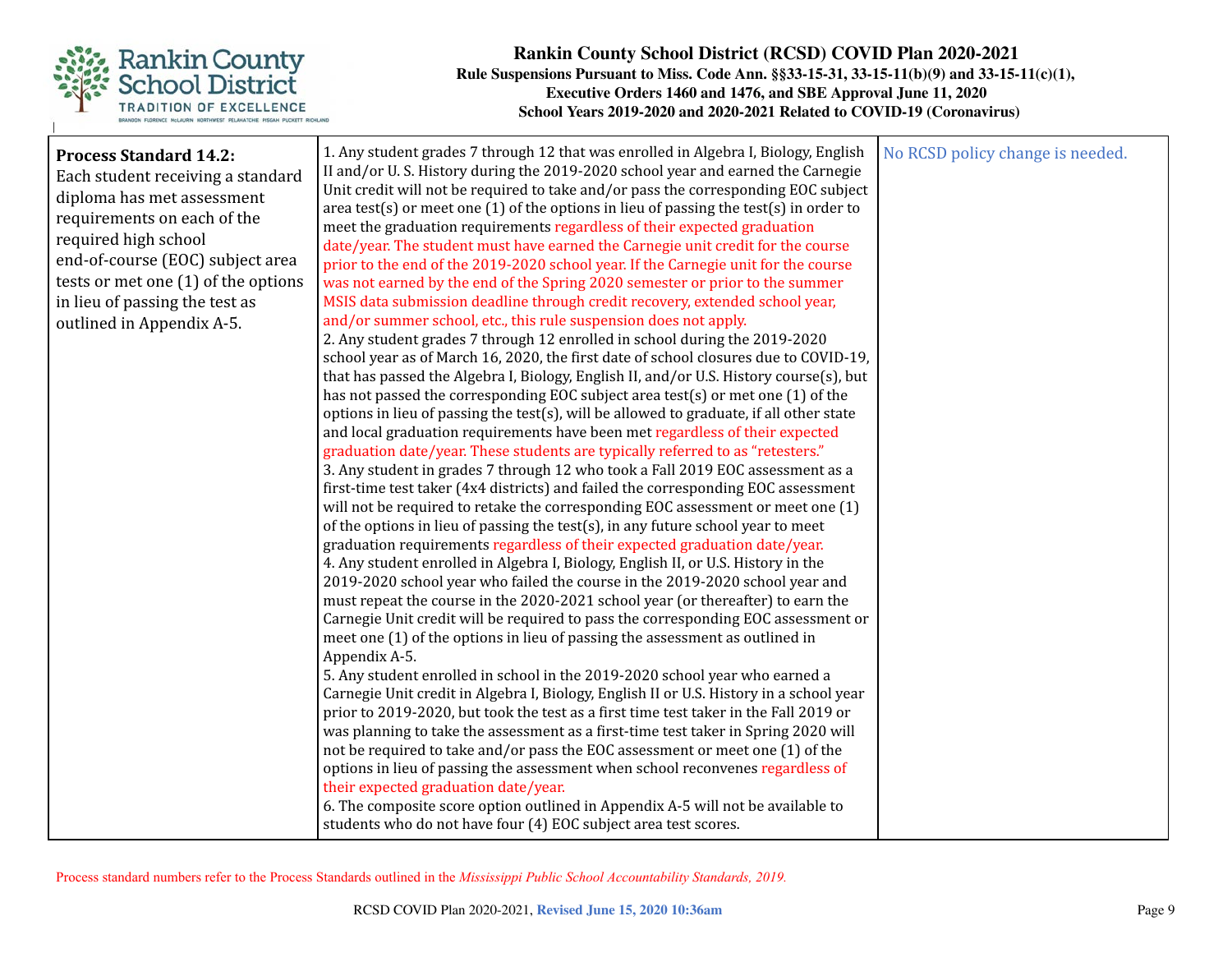

| 7. Students who were not enrolled in the 2019-2020 school year, but are still        |  |
|--------------------------------------------------------------------------------------|--|
| attempting to meet the graduation requirements through retest opportunities will     |  |
| be required to pass the EOC assessment or meet one (1) of the options in lieu of     |  |
| passing the assessment as outlined in Appendix A-5.                                  |  |
| "Enrolled" refers to students enrolled in a public school (in-state or out-of-state) |  |
| or a nonpublic school accredited by the MDE or other regionally accrediting          |  |
| agency to be determined by the local school district. Students transferring from a   |  |
| public school (in-state or out-of-state) or a nonpublic school accredited by the     |  |
| MDE or other regionally accrediting agency to be determined by the local school      |  |
| district was eligible to enroll in a subject area tested course unit bearing course  |  |
| after March 16, 2020, the first date of school closures due to COVID-19, through     |  |
| the 2019-2020 school year, if the student was previously enrolled in the course in   |  |
| his/her transferring school.                                                         |  |
| On March 20, 2020 the MDE submitted an expedited waiver to the United States         |  |
| Department of Education (ED) to waive certain requirements in Section 1111 of        |  |
| the Elementary and Secondary Education Act of 1965 (20U.S.C§6311(b)) related to      |  |
| assessment and accountability requirements. On March 27, 2020, the MDE               |  |
| received official approval from ED. The waiver related to federal and state          |  |
| assessments applied only to the 2019-2020 school year.                               |  |
| ED has not issued a waiver of assessment requirements for the 2020-2021              |  |
| school year. Any student grades 7 through 12 enrolled in Algebra I, Biology,         |  |
| English II and/or U.S. History during the 2020-2021 school year will be              |  |
| required to take and pass the corresponding EOC subject area test(s) or meet         |  |
| one (1) of the options in lieu of passing the test(s) in order to meet the           |  |
|                                                                                      |  |
| graduation requirements regardless of their expected graduation date/year.           |  |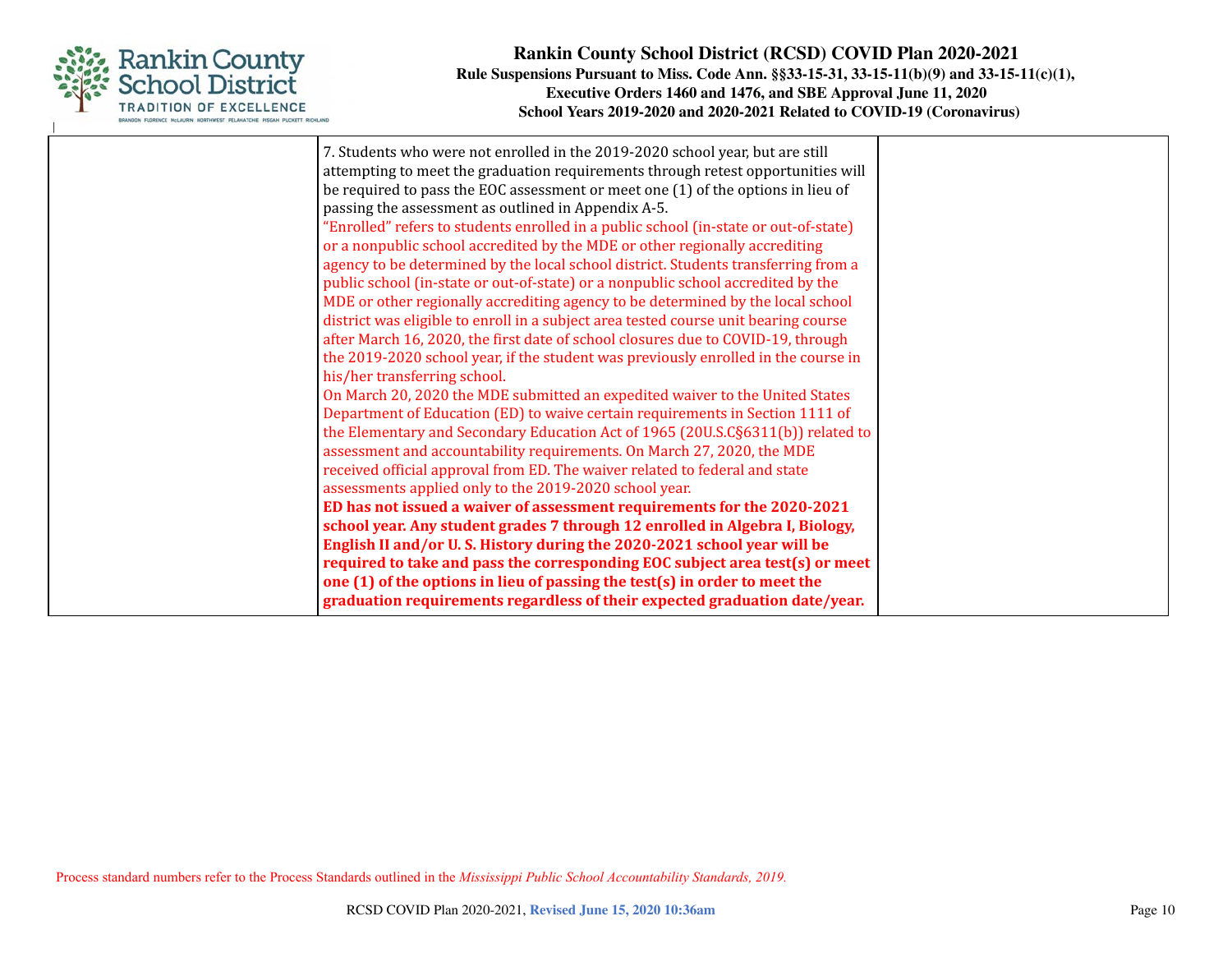

| <b>Process Standard 16:</b>        | On March 19, 2020, during its regularly scheduled meeting, the State        | On March 19, 2020, during its            |
|------------------------------------|-----------------------------------------------------------------------------|------------------------------------------|
|                                    |                                                                             |                                          |
| The school district adheres to all | Board of Education granted approval to suspend all federal and state        | regularly scheduled meeting, the         |
| requirements of the Mississippi    | requirements of the Mississippi Statewide Assessment System for the         | <b>State Board of Education (SBE)</b>    |
| Statewide Assessment System.       | 2019-2020 school year:                                                      | granted approval to suspend all          |
|                                    | Pre-K and Kindergarten Readiness Assessment (post-test);                    | federal and state requirements of the    |
|                                    | Mississippi Academic Assessment Program (MAAP) and                          | Mississippi Statewide Assessment         |
|                                    | MAAP-Alternate (MAAP-A) English Language Arts, Mathematics and              | System for the 2019-2020 school          |
|                                    | Science - Grades 3-8 and High School End-of-Course;                         | year. On April 8, 2020, RCSD Board       |
|                                    | U.S. History;                                                               | suspended RCSD Board Policy II           |
|                                    | Statewide sponsored administration of the ACT for 11th graders;             | <b>Testing Program to suspend</b>        |
|                                    | English Language Proficiency Test (ELPT); and                               | statewide testing for the remainder      |
|                                    | Career Planning and Assessment System (CPAS).                               | of the 2019-2020 school year, as         |
|                                    |                                                                             | approved by SBE on March 19, 2020.       |
|                                    | On March 20, 2020 the MDE submitted an expedited waiver to the United       |                                          |
|                                    | States Department of Education (ED) to waive certain requirements in        | As MDE has not extended a                |
|                                    | Section 1111 of the Elementary and Secondary Education Act of 1965          | suspension to statewide                  |
|                                    | (20U.S.C.§6311(b)) related to assessment and accountability                 | assessments for the 2020-2021            |
|                                    | requirements. On March 27, 2020 the MDE received official approval from     | school year, RCSD Board Policy II        |
|                                    | ED. The waiver related to federal and state assessments applied only to the | <b>Testing Program is reinstated for</b> |
|                                    | 2019-2020 school year.                                                      | the 2020-2021 academic school            |
|                                    |                                                                             |                                          |
|                                    |                                                                             | year.                                    |
|                                    | ED has not issued a waiver of assessment requirements for the               |                                          |
|                                    | 2020-2021 school year. All state and federal assessments will be            |                                          |
|                                    | administered during the 2020-2021 school year.                              |                                          |
|                                    |                                                                             |                                          |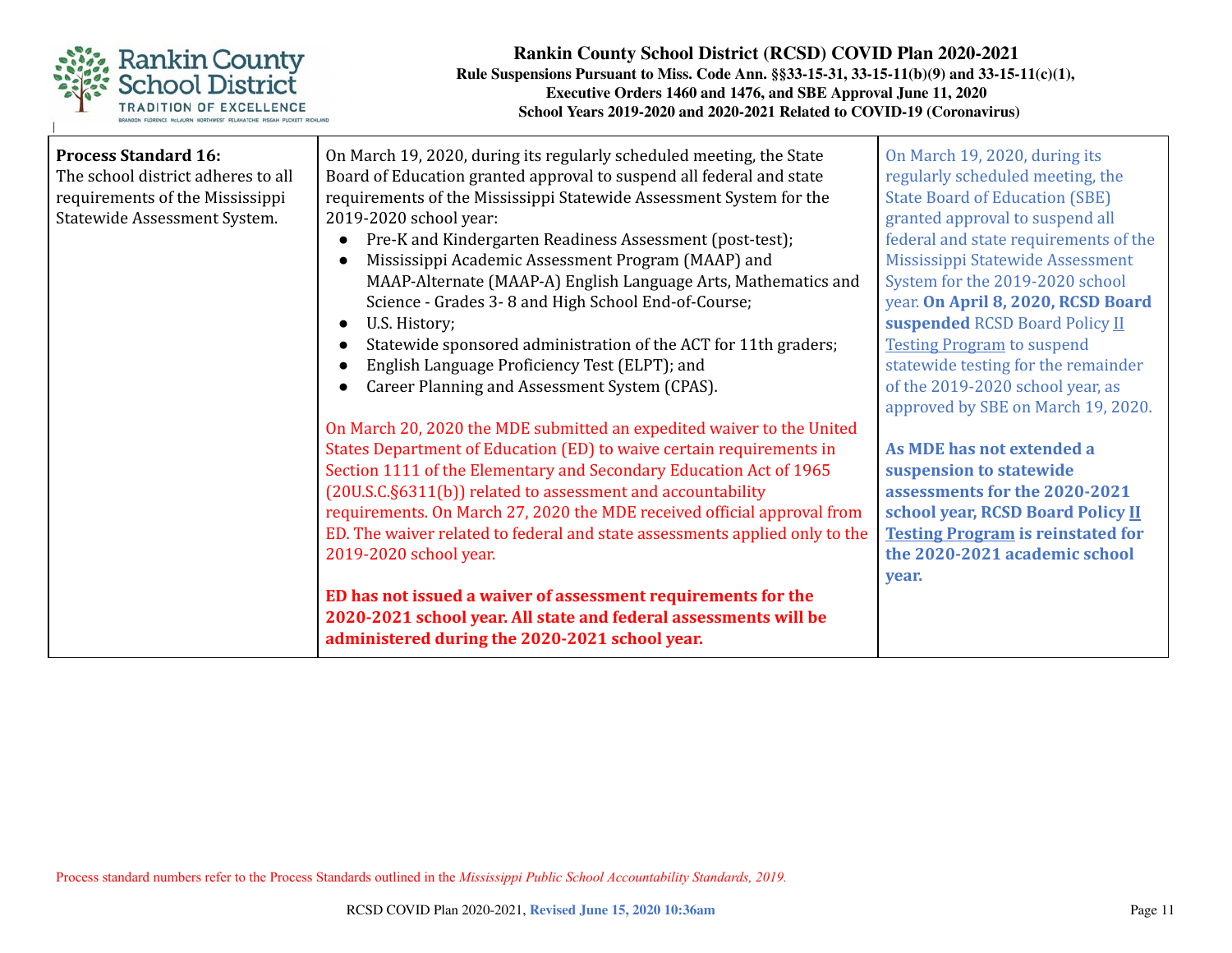

| <b>Process Standard 17.2: Early</b><br><b>Childhood Programs</b><br>(kindergarten and teacher<br>assistant) [Districts Meeting the<br>Highest Levels of Performance are<br>exempted from provisions of<br>subsection (4) of Miss. Code<br>$§37-21-7.$ ] | Due to the impact of school closures related to COVID-19 and the impact<br>on professional development opportunities, on April 16, 2020, during its<br>regularly scheduled meeting, the State Board of Education suspended the<br>required pre-kindergarten teacher assistant requirements by one (1)<br>school year, such that requirements are as outlined below: By August 1,<br>2021, 50% of regular education pre-kindergarten teachers, special<br>education pre-kindergarten teachers, and assistant teachers in each<br>district will meet the requirements described in the Early Learning<br>Guidelines for Classrooms Serving Three- and Four-Year-Old Children. By<br>August 1, 2023, 100% of regular education pre-kindergarten teachers,<br>special education pre-kindergarten teachers, and assistant teachers in<br>each district will meet the requirements described in the Early Learning<br>Guidelines for Classrooms Serving Three- and Four-Year-Old Children. | As a district meeting the highest<br>levels of performance, RCSD is<br>exempt from these provisions. No<br><b>RCSD policy revision is required.</b> |
|---------------------------------------------------------------------------------------------------------------------------------------------------------------------------------------------------------------------------------------------------------|--------------------------------------------------------------------------------------------------------------------------------------------------------------------------------------------------------------------------------------------------------------------------------------------------------------------------------------------------------------------------------------------------------------------------------------------------------------------------------------------------------------------------------------------------------------------------------------------------------------------------------------------------------------------------------------------------------------------------------------------------------------------------------------------------------------------------------------------------------------------------------------------------------------------------------------------------------------------------------------|-----------------------------------------------------------------------------------------------------------------------------------------------------|
|                                                                                                                                                                                                                                                         | On June 11, 2020, during its regularly scheduled meeting, the State<br>Board of Education issued an additional one-year extension of the<br>requirements for Early Childhood Programs: By August 1, 2022, 50%<br>of regular education pre-kindergarten teachers, special education<br>pre-kindergarten teachers, and assistant teachers in each district<br>will meet the requirements described in the Early Learning<br><b>Guidelines for Classrooms Serving Three- and Four-Year-Old</b><br>Children. By August 1, 2024, 100% of regular education<br>pre-kindergarten teachers, special education pre-kindergarten<br>teachers, and assistant teachers in each district will meet the<br>requirements described in the Early Learning Guidelines for<br><b>Classrooms Serving Three- and Four-Year-Old Children.</b>                                                                                                                                                             |                                                                                                                                                     |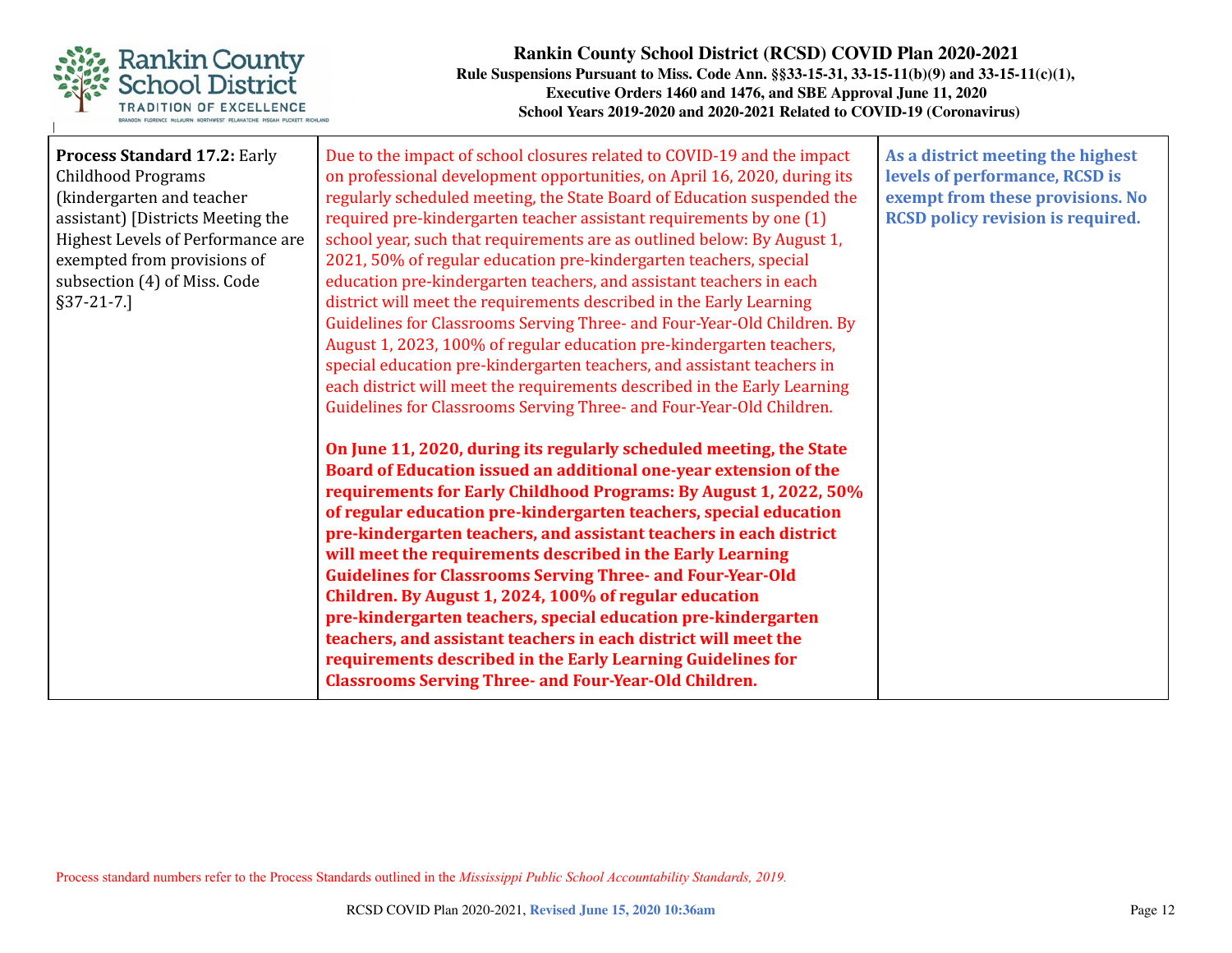

| <b>Process Standard 20.2:</b>     | On March 26, 2020, during its regularly scheduled meeting, the State               | Based on the State Board of                 |
|-----------------------------------|------------------------------------------------------------------------------------|---------------------------------------------|
| The instructional management      | Board of Education granted approval to suspend all requirements of the             | Education's action on March 19,             |
| system includes a tiered          | Mississippi Statewide Assessment System for the 2019-2020 school year              | 2020, on April 8, 2020, RCSD Board          |
| instructional model including     | including the 3 <sup>rd</sup> grade Reading assessment as required by the Literacy | suspended applicable portions of            |
| academic interventions, behavior  | Based Promotion Act (LBPA). All students enrolled in Grade 3 in the                | the following RCSD Board Policies           |
| interventions, and Literacy Based | 2019-2020 school year were to be promoted to Grade 4 for the 2020-2021             | related to Instructional Management         |
| Promotion Act requirements.       | school year if the student met all other district requirements for                 | System and the Literacy Based               |
|                                   | promotion. The dyslexia screener that was to be administered to all                | Promotion Act requirements for the          |
|                                   | students during the spring of their kindergarten year was suspended for            | 2019-2020 school year:                      |
|                                   | the 2019-2020 school year.                                                         | <b>ICHI Literacy Based Promotion</b>        |
|                                   |                                                                                    | <b>IEI Instructional Intervention</b>       |
|                                   | The screener shall be administered in the 2020-2021 school year as                 | <b>IEBA Dyslexia Policy</b>                 |
|                                   | required. There has been no waiver of assessment requirements for                  | <b>IHE Promotion and Retention</b> $3^{rd}$ |
|                                   | the 2020-2021 school year. All students enrolled in Grade 3 during                 | grade)                                      |
|                                   | the 2020-2021 school year shall meet the requirements of the LBPA.                 |                                             |
|                                   |                                                                                    | As MDE has not extended a                   |
|                                   |                                                                                    | suspension to screeners and                 |
|                                   |                                                                                    | statewide assessments for the               |
|                                   |                                                                                    | 2020-2021 school year, the above            |
|                                   |                                                                                    | noted policies are reinstated for           |
|                                   |                                                                                    | the 2020-2021 academic school               |
|                                   |                                                                                    | vear.                                       |
|                                   |                                                                                    |                                             |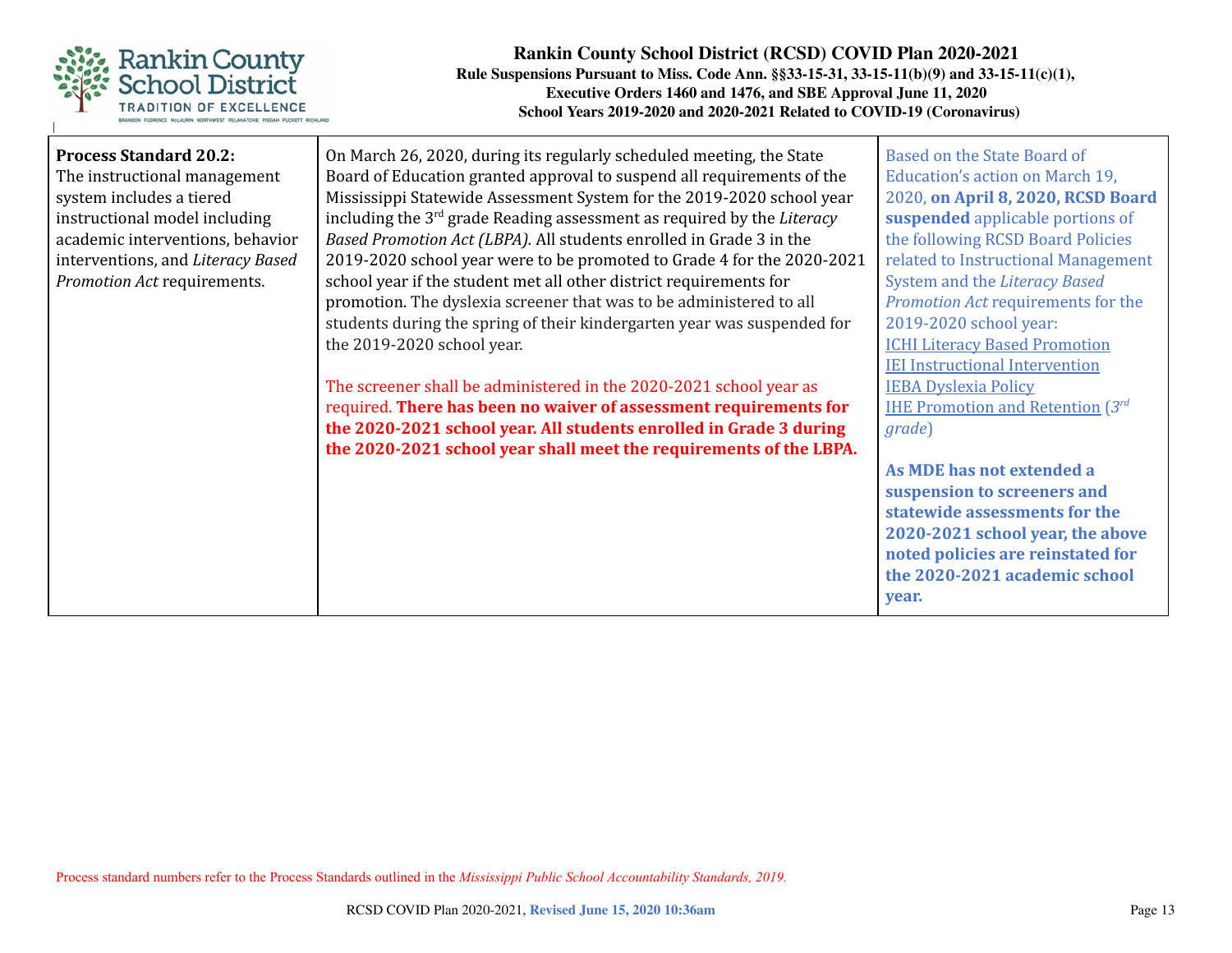

| <b>Process Standard 21:</b><br>The district follows an established<br>board policy that defines criteria<br>for the academic<br>promotion/progression/retention<br>of students.<br><b>Process Standard 21.1:</b><br>The school district implements a<br>uniform grading policy. | On March 26, 2020, during its regularly scheduled meeting, the State<br>Board of Education suspended citations associated with changing local<br>school board policies mid-year during the 2019-2020 school year related<br>to the academic promotion/progression/retention of students or the<br>district's uniform grading policies due to the impact of school closures<br>related to COVID-19.<br>The local school board shall establish criteria for the academic<br>promotion/progression/retention of students for the 2020-2021 school<br>year prior to the first day of school. The local school board lacks the<br>authority to suspend and/or amend the local district's criteria for<br>academic promotion/progression/retention of students for school year<br>2020-2021 mid-year unless the SBE grants authority.<br>The local school board has the authority to amend the local school board<br>policy for the promotion/progression/retention of students (Process<br>Standard 21) and uniform grading policies (Process Standard 21.1) for the<br>2019-2020 school year. The amendment(s) shall be applied equitably to<br>all students.<br>The local school board shall establish uniform grading policies for the<br>2020-2021 school year prior to the first day of school. The local school<br>board lacks the authority to suspend and/or amend the local district's<br>grading policies for school year 2020-2021 mid-year unless the SBE grants<br>authority. | On April 8, 2020, for the 2019-2020<br>school year, RCSD Board adopted<br>the following policies for promotion<br>and retention, in temporary revision<br>of RCSD Board Policy IHE Promotion<br>and Retention, IHA Grading Systems,<br>and IHAE Semester Exams:<br><b>Elementary Grading and Promotion</b><br>Procedures for 2019-2020 School Year<br>and Secondary Grading and<br>Promotion Procedures for 2019-2020<br>School Year.<br>For the 2020-2021 school year, the<br><b>RCSD Board reinstates RCSD Board</b><br><b>Policy IHE Promotion and</b><br><b>Retention, IHA Grading Systems,</b><br>and IHAE Semester Exams. |
|---------------------------------------------------------------------------------------------------------------------------------------------------------------------------------------------------------------------------------------------------------------------------------|---------------------------------------------------------------------------------------------------------------------------------------------------------------------------------------------------------------------------------------------------------------------------------------------------------------------------------------------------------------------------------------------------------------------------------------------------------------------------------------------------------------------------------------------------------------------------------------------------------------------------------------------------------------------------------------------------------------------------------------------------------------------------------------------------------------------------------------------------------------------------------------------------------------------------------------------------------------------------------------------------------------------------------------------------------------------------------------------------------------------------------------------------------------------------------------------------------------------------------------------------------------------------------------------------------------------------------------------------------------------------------------------------------------------------------------------------------------------------------------|---------------------------------------------------------------------------------------------------------------------------------------------------------------------------------------------------------------------------------------------------------------------------------------------------------------------------------------------------------------------------------------------------------------------------------------------------------------------------------------------------------------------------------------------------------------------------------------------------------------------------------|
| <b>Process Standard 28:</b><br>Student Teacher Ratios do not<br>exceed the following:                                                                                                                                                                                           | On March 26, 2020, during its regularly scheduled meeting, the State<br>Board of Education issued a one-year suspension requiring districts to<br>request waivers to the State Board of Education or the Commission on<br>School Accreditation to comply with student-teacher ratios for Process<br>Standards 28.1, 28.2, 28.3, 28.4, and 28.5 for the 2019-2020 school year.                                                                                                                                                                                                                                                                                                                                                                                                                                                                                                                                                                                                                                                                                                                                                                                                                                                                                                                                                                                                                                                                                                         | No change to RCSD Board Policy IEC<br><b>Class Size/Enrollment Requirements</b><br>is required.                                                                                                                                                                                                                                                                                                                                                                                                                                                                                                                                 |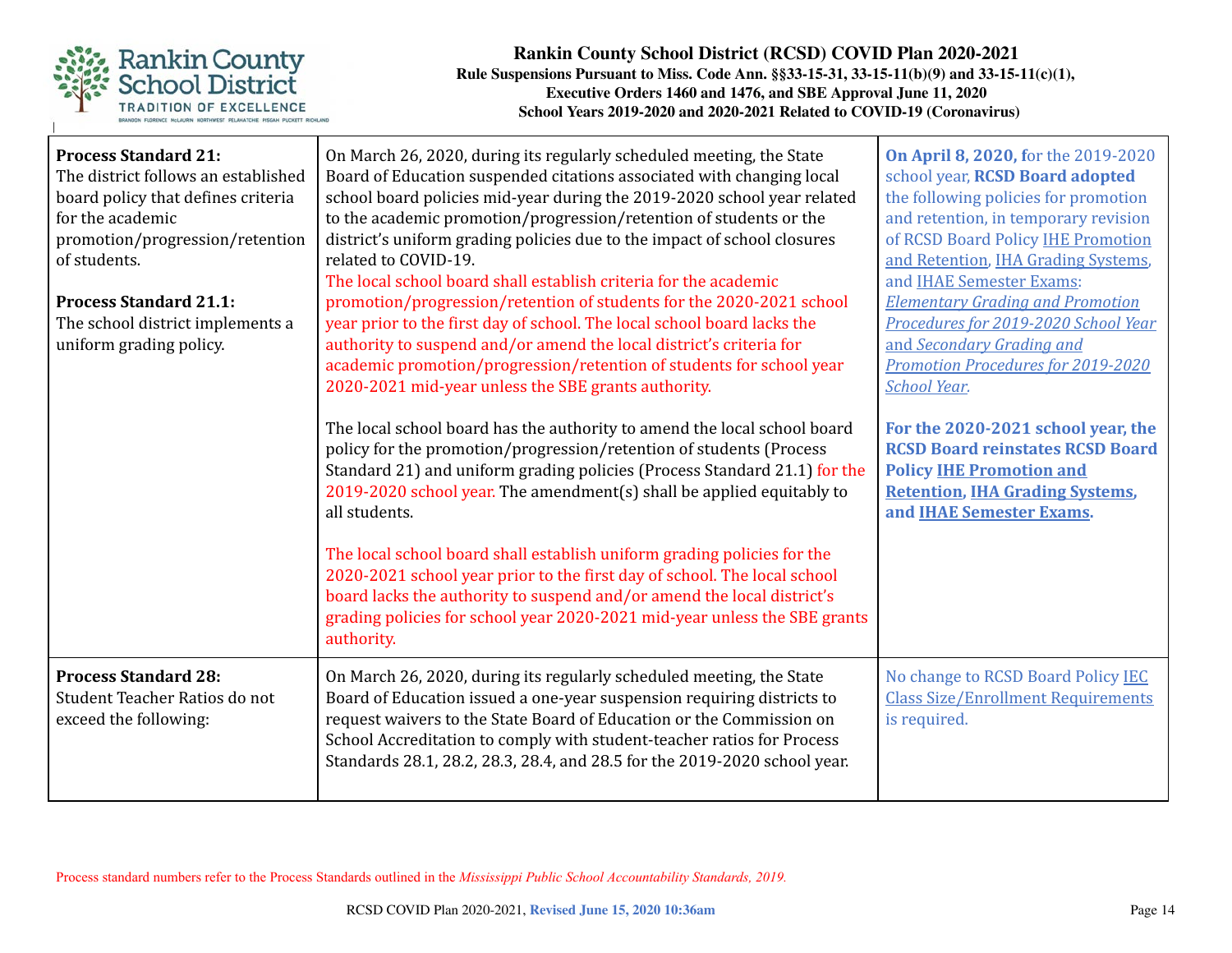

- **● Process Standard 28.1:** Student teacher ratios do not exceed 22 to 1 in kindergarten, except in instances in which a full-time assistant teacher is in the classroom. If a full-time assistant teacher is employed, 27 may be enrolled.
- **● Process Standard 28.2:** Student teacher ratios do not exceed 27 to 1 in classrooms serving grades 1 through 4 unless approved by the State Board of Education.
- **● Process Standard 28.3:** Student teacher ratios do not exceed 30 to 1 in self-contained classrooms serving grades 5 through 8. A one-year waiver may be requested for classes that do not exceed more than two (2) students beyond the allowable student teacher ratio.
- **● Process Standard 28.4:** Student teacher ratios do not exceed 33 to 1 in departmentalized academic core classes serving grades 5 through 12. A one-year waiver may be requested for classes that do not exceed more than two (2) students beyond the allowable student teacher ratio.
- **● Process Standard 28.5:** The total number of students taught by an individual teacher in academic core subjects at any time during the school year shall not exceed 150. A teacher who provides instruction through intra-district or inter-district distance learning or supervises students taking virtual courses will be exempt from the 150-student limitation. A lab facilitator or principal designee will be responsible for the assignment of grades and related activities at the receiving school.

Requiring districts to respond to notifications of noncompliance of student-teacher ratios during school closures due to the state of emergency produces an undue burden on districts during the emergency closures for the 2019-2020 school year.

On June 11, 2020, during its regularly scheduled meeting, the State Board of Education issued an additional one-year suspension requiring districts to request waivers to the SBE or the Commission on School Accreditation to comply with student- teacher ratios for Process Standards 28.1, 28.2, 28.3, 28.4, and 28.5 for the 2020-2021 school year. This suspension will allow districts flexibility within their re-entry plans/scheduling options in an effort to comply with MSDH and CDC guidelines as a result of the ongoing impact of COVID-19 during the 2020-2021 school year.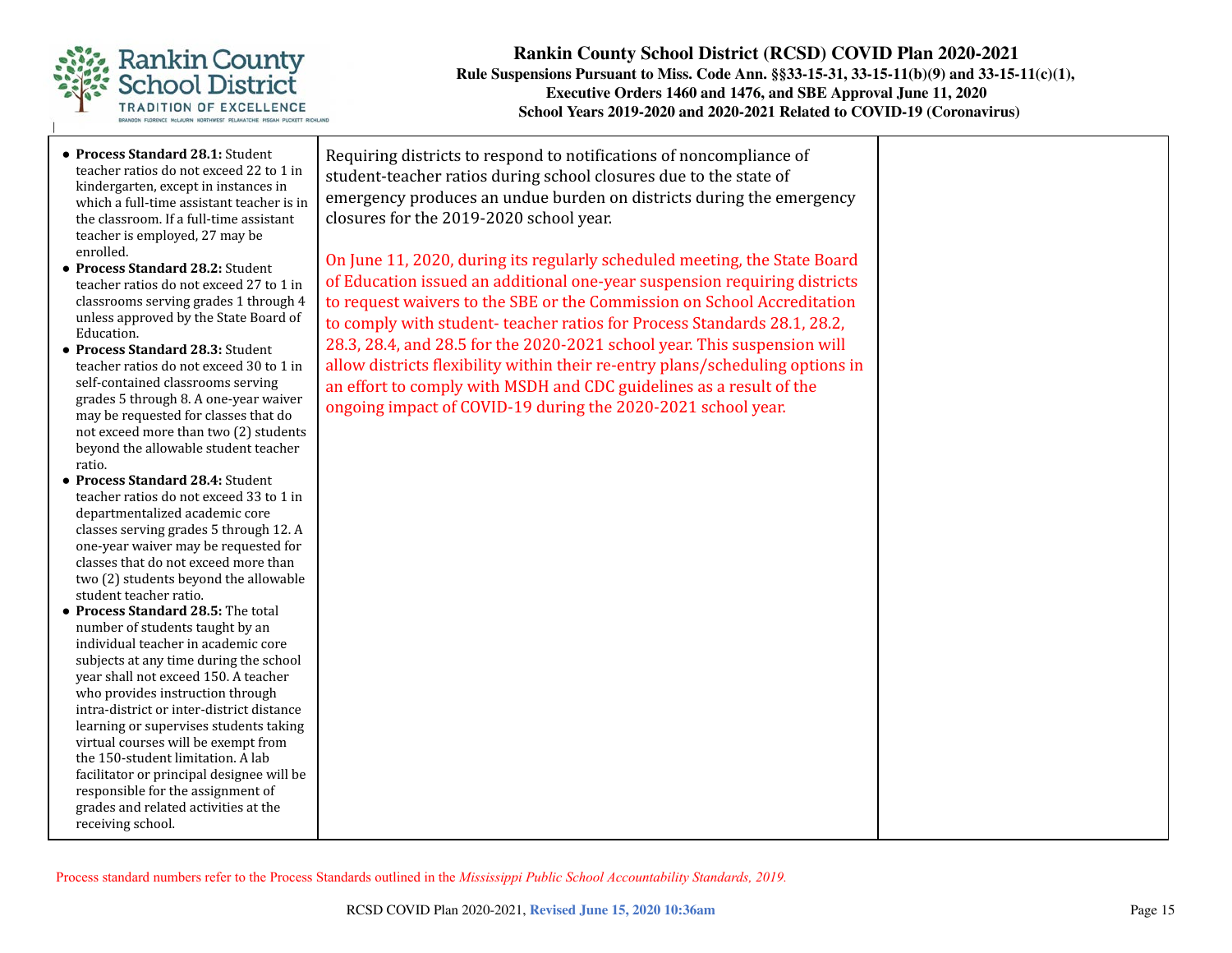

| <b>Process Standard 29:</b><br>The school district complies with<br>the applicable policies of the State<br>Board of Education and state and<br>federal laws in the operation of its<br>transportation program. | On June 11, 2020, during its regularly scheduled meeting, the State Board<br>of Education issued a one-year suspension of the State Board of Education<br>requirement for certified bus drivers to renew the two-year MDE Bus<br>Driver Certification Card. This one-year suspension is applicable to all<br>certified bus drivers with a valid MDE Bus Driver Certification Card with<br>an expiration date of July 31, 2020, or July 31, 2021.                                      | <b>No RCSD policy revision is</b><br>required. |
|-----------------------------------------------------------------------------------------------------------------------------------------------------------------------------------------------------------------|---------------------------------------------------------------------------------------------------------------------------------------------------------------------------------------------------------------------------------------------------------------------------------------------------------------------------------------------------------------------------------------------------------------------------------------------------------------------------------------|------------------------------------------------|
|                                                                                                                                                                                                                 | The district shall ensure each certified bus driver has a valid bus driver<br>certificate and commercial driver's license (CDL) with "P" and "S"<br>endorsements on file in the district. The district shall also have on file a<br>yearly motor vehicle report on each driver and evidence that each driver<br>has received two (2) hours of in-service training per year.                                                                                                           |                                                |
|                                                                                                                                                                                                                 | Upon the approval of the one-year suspension of the requirement to<br>renew the two-year MDE Bus Driver Certification Card for certified bus<br>drivers, the required two (2) hours of in-service bus driver training per<br>semester provided by the district shall include bus driver safety<br>regulations regarding loading and unloading (at home and on campus)<br>and railroad crossings.                                                                                      |                                                |
|                                                                                                                                                                                                                 | The two (2) required bus evacuation drills per year shall be conducted for<br>the 2020-2021 school year under the MSDH and the CDC guidelines in<br>place at the time the drills are conducted. The district will not be cited for<br>noncompliance, if the bus evacuation drills are modified or the district is<br>unable to conduct the drills within the specified timelines in the<br>Mississippi Pupil Transportation Handbook as a result of the impact of<br><b>COVID-19.</b> |                                                |
|                                                                                                                                                                                                                 | All certifications for new (first-time) bus drivers will be conducted in<br>accordance with state statute, State Board Policy, and the Mississippi Pupil<br>Transportation Handbook and in accordance with all MSDH and CDC<br>guidelines in place at the time of the training/certification.                                                                                                                                                                                         |                                                |

Process standard numbers refer to the Process Standards outlined in the *Mississippi Public School Accountability Standards, 2019.*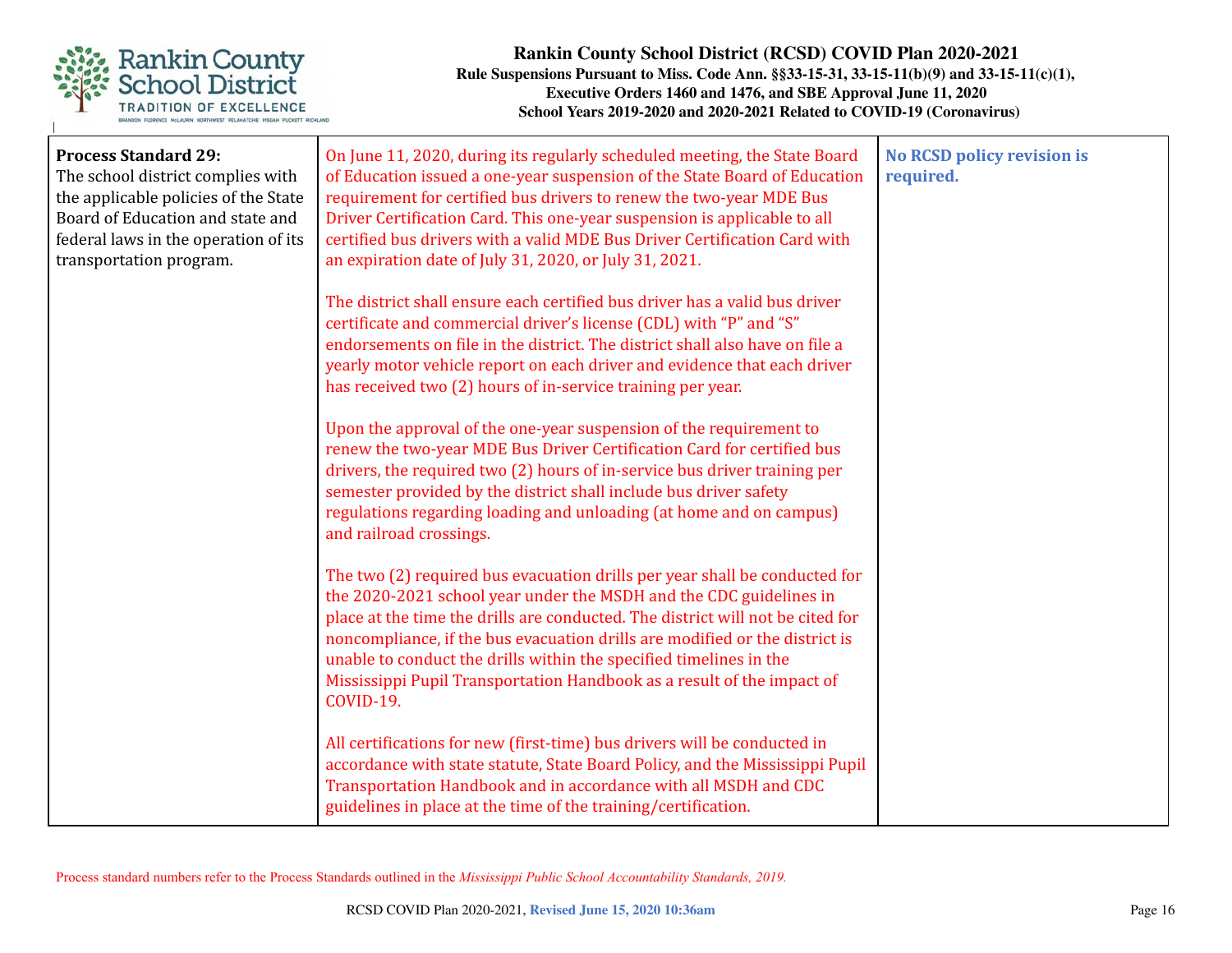

| <b>Process Standard 31:</b><br>The school district complies with<br>State Board Policies and State and<br>Federal laws to provide Safe<br>Schools. Each school has a<br>comprehensive School Safety Plan<br>on file that has been approved<br>annually by the local school board. | On April 16, 2020, during its regularly scheduled meeting, the State Board<br>of Education suspended the deadline of June 30, 2020, and extended the<br>deadline for submission of the annual 40 required hours of training for<br>MCOPS grant recipients from June 30, 2020, until August 1, 2020, in order<br>to be compliant with MCOPS grant requirements. The State Board of<br>Education also suspended the deadline of June 30, 2020, and extended the<br>deadline for submission of the annual 40 required hours of training until<br>August 1, 2020, for school resource officers (SROs) employed with school<br>districts that created their own police departments.<br>On June 11, 2020, during its regularly scheduled meeting, the State<br>Board of Education issued an additional extension of the August 1,<br>2020, deadline, granted on April 16, 2020, until December 31, 2020, for<br>the submission of the annual 40 hours of training for MCOPS grant<br>recipients and SROs as a result of the ongoing impact of COVID-19 on<br>training opportunities.<br>The district shall conduct all required drills as outlined in the Mississippi<br>School Safety Manual for the 2020-2021 school year, specifically, fire drills,<br>tornado drills, and active shooter drills. All drills shall be conducted under<br>the MSDH and the CDC guidelines in place at the time the drills are<br>conducted. The district will not be cited for noncompliance, if the drills are<br>modified or the district is unable to conduct the drills within the timelines<br>outlined in the Mississippi School Safety Manual as a result of the impact<br>of COVID-19. | <b>No RCSD policy revision is</b><br>required.                                                                                    |
|-----------------------------------------------------------------------------------------------------------------------------------------------------------------------------------------------------------------------------------------------------------------------------------|-----------------------------------------------------------------------------------------------------------------------------------------------------------------------------------------------------------------------------------------------------------------------------------------------------------------------------------------------------------------------------------------------------------------------------------------------------------------------------------------------------------------------------------------------------------------------------------------------------------------------------------------------------------------------------------------------------------------------------------------------------------------------------------------------------------------------------------------------------------------------------------------------------------------------------------------------------------------------------------------------------------------------------------------------------------------------------------------------------------------------------------------------------------------------------------------------------------------------------------------------------------------------------------------------------------------------------------------------------------------------------------------------------------------------------------------------------------------------------------------------------------------------------------------------------------------------------------------------------------------------------------------------------------------------------|-----------------------------------------------------------------------------------------------------------------------------------|
| <b>Process Standard 32:</b><br>The school district complies with<br>state statute and State Board of<br>Education policy for education of<br>juveniles in youth detention<br>centers.                                                                                             | On March 26, 2020, during its regularly scheduled meeting, the State<br>Board of Education suspended citations associated with the education of<br>juveniles in youth detention centers due to the impact of school closures<br>related to COVID-19. The educational services provided to youth in<br>detention centers shall be commensurate to the services provided to their<br>peers in the sponsoring school district (i.e., online content or instructional<br>packets) after March 16, 2020, through the end of the 2019-2020 school<br>year.                                                                                                                                                                                                                                                                                                                                                                                                                                                                                                                                                                                                                                                                                                                                                                                                                                                                                                                                                                                                                                                                                                                        | No change to RCSD Board Policy<br><b>IDDB</b> Instruction for Students in<br><b>Juvenile Detention Facilities is</b><br>required. |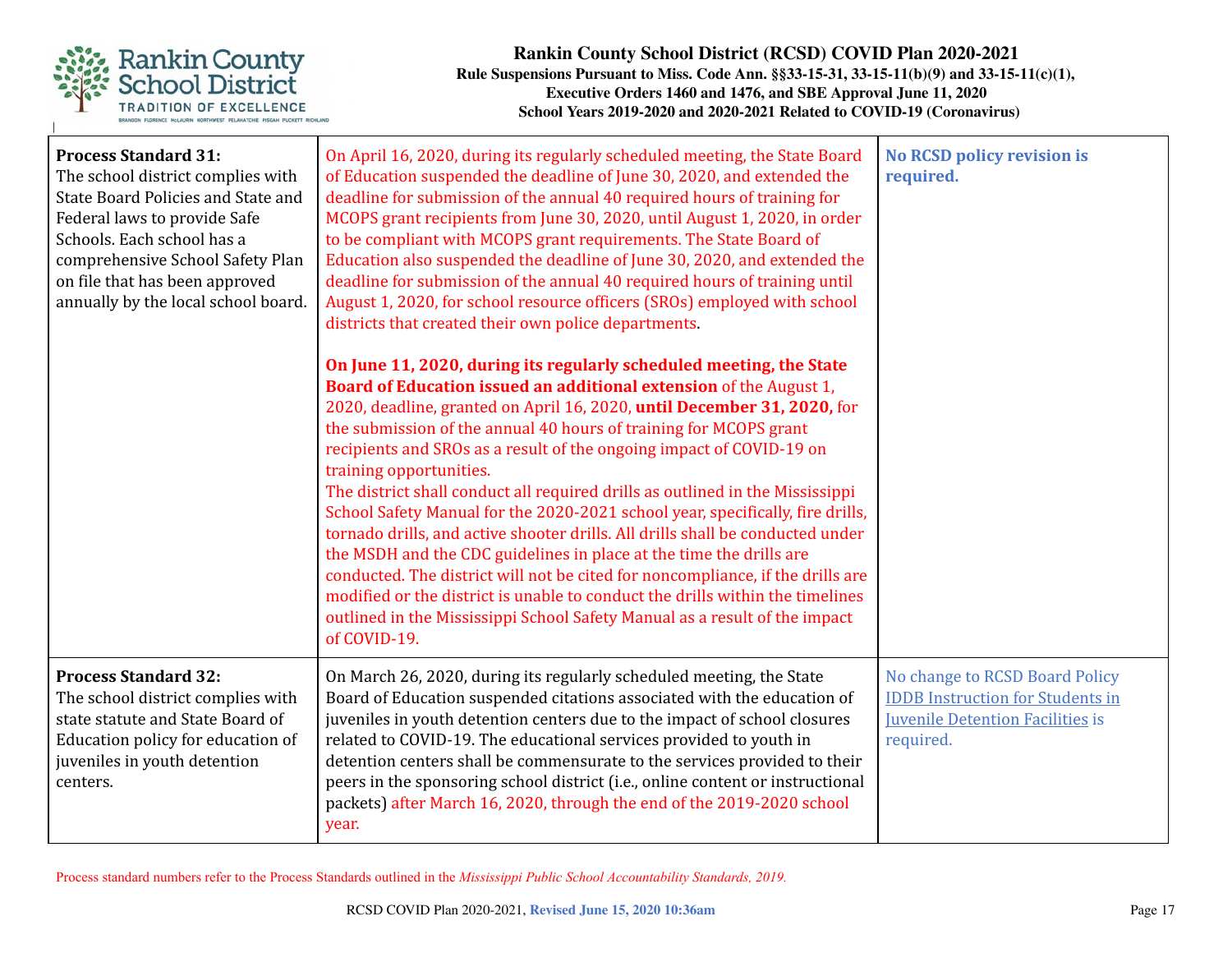

| <b>Process Standard 32.1:</b><br>Educational requirements of Miss.<br>Code Ann. §42-21-321 and Miss.<br>Admin. Code 7-3: 30.6, State Board<br>Policy Chapter 30, Rule 30.6                                                                                                                                                                                                                                                                                                                                                                                                                                                                                                                                                                       | The educational services provided to youth in detention centers shall be<br>commensurate to the services provided to their peers in the sponsoring<br>school district (i.e., online content or instructional packets) for the<br>2020-2021 school year.                                                                                                                                                                                                                                                                                                                                                                                                                                                                                |                                                |
|--------------------------------------------------------------------------------------------------------------------------------------------------------------------------------------------------------------------------------------------------------------------------------------------------------------------------------------------------------------------------------------------------------------------------------------------------------------------------------------------------------------------------------------------------------------------------------------------------------------------------------------------------------------------------------------------------------------------------------------------------|----------------------------------------------------------------------------------------------------------------------------------------------------------------------------------------------------------------------------------------------------------------------------------------------------------------------------------------------------------------------------------------------------------------------------------------------------------------------------------------------------------------------------------------------------------------------------------------------------------------------------------------------------------------------------------------------------------------------------------------|------------------------------------------------|
| <b>Early Learning Collaborative Act</b><br>Miss. Code Ann. §37-21-51(3)(c)(iv):<br>The department will evaluate the<br>effectiveness of each early childhood<br>collaborative and each prekindergarten<br>provider. If the State Department of<br>Education adopts a statewide<br>kindergarten screening that assesses the<br>readiness of each student for<br>kindergarten, the State Department of<br>Education shall adopt a minimum rate of<br>readiness that each prekindergarten<br>provider must meet in order to remain<br>eligible for prekindergarten program<br>funds.<br>Miss. Code Ann. §37-21-51(3)(d):<br>Prekindergarten program funds shall be<br>awarded to early childhood collaboratives<br>whose proposed programs meet the | On April 16, 2020, during its regularly scheduled meeting, the State Board of Education<br>suspended the required Effectiveness Evaluation Plan for the 2019-2020 school year due<br>to the impact of school closures related to COVID-19 and the cancellation of statewide<br>assessments. Grantees shall remain eligible for funding in the 2020-2021 school year.<br>Due to the impact of school closures related to COVID-19, the MDE will allow<br>reimbursement for Early Learning Collaboratives at the full-time and part-time rate for<br>children in the program. Grantees may continue to receive grant funds from March 16,<br>2020, the first date of school closures due to COVID-19, through the 2019-2020 school year. | <b>No RCSD policy revision is</b><br>required. |
| program criteria. The criteria shall<br>include: (xiii) The number of instructional<br>hours to be provided, which shall equal no<br>less than five hundred forty (540)<br>instructional hours per school year for<br>half- day programs and one thousand<br>eighty (1,080) instructional hours per<br>school year for full-day programs.                                                                                                                                                                                                                                                                                                                                                                                                        | On June 11, 2020, during its regularly scheduled meeting, the State Board of Education<br>issued an additional one-year suspension of the instructional time requirement for Early<br><b>Learning Collaboratives.</b>                                                                                                                                                                                                                                                                                                                                                                                                                                                                                                                  |                                                |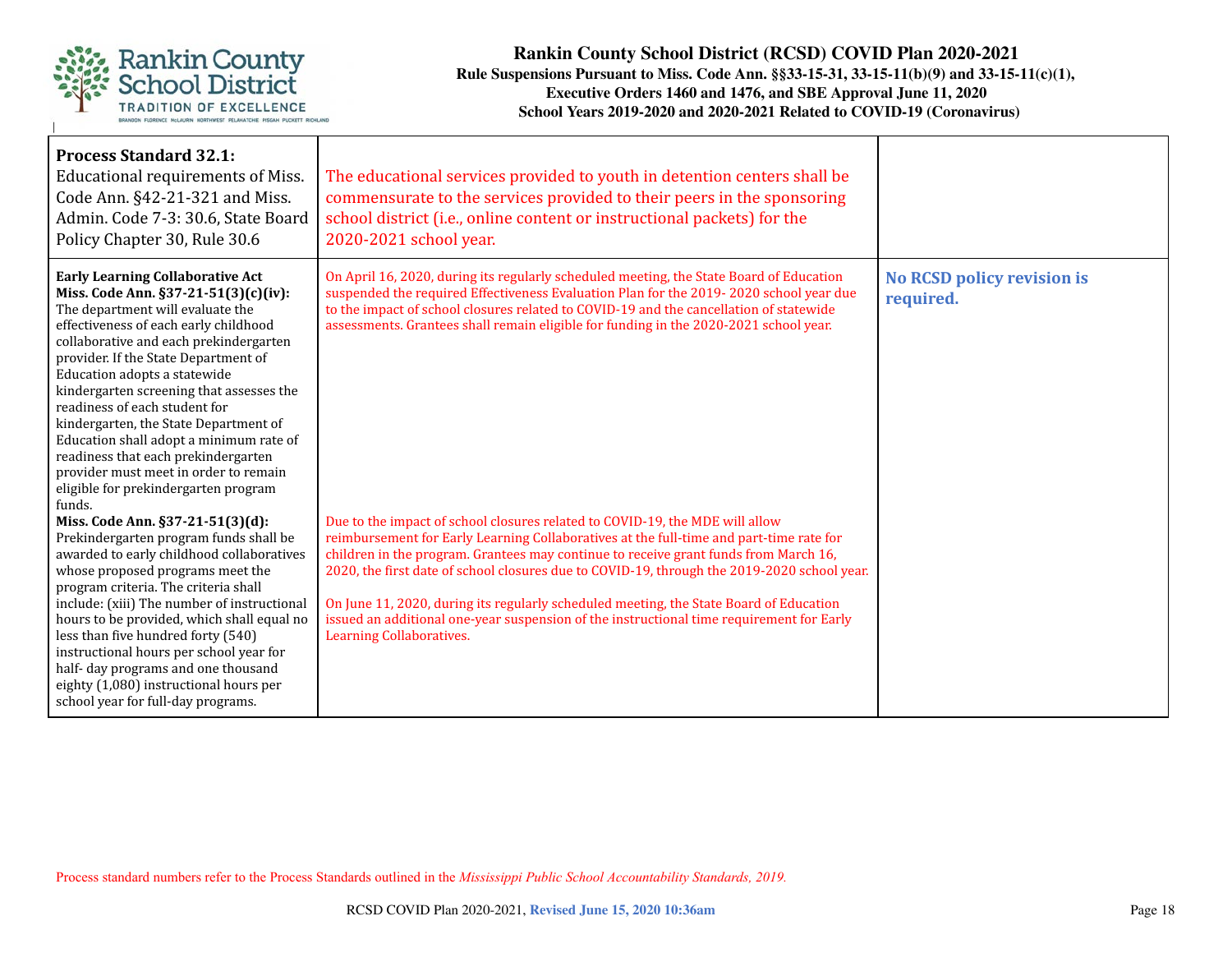

| Mississippi Dyslexia Therapy<br><b>Scholarship for Students with Dyslexia</b><br>Program:<br>Miss. Code Ann. §37-173-13(2)(b): The<br>Mississippi Department of Education will<br>disburse payments to nonpublic schools<br>under this program in twelve (12)<br>substantially equal installments. The<br>initial payment shall be made after<br>department verification of admission<br>acceptance, and subsequent payments<br>shall be made upon verification of<br>continued enrollment and attendance at<br>the nonpublic school.<br>Miss. Code Ann. §37-173-17(1)(d): To<br>be eligible to participate in the Mississippi<br>Dyslexia Therapy Scholarship for Students<br>with Dyslexia Program, a nonpublic school<br>must:<br>(d) Maintain in this state a physical<br>location where a scholarship student<br>regularly attends classes. | On April 16, 2020, during its regularly scheduled meeting, the State Board of Education<br>suspended the requirement for continued attendance at a physical school location from<br>March 16, 2020, the first date of school closures due to COVID-19, through the 2019-2020<br>school year.<br>On June 11, 2020, during its regularly scheduled meeting, the State Board of Education<br>issued a one-year suspension of the requirement for continued attendance at a physical<br>school location for the 2020-2021 school year. | <b>No RCSD policy revision is</b><br>required. |
|--------------------------------------------------------------------------------------------------------------------------------------------------------------------------------------------------------------------------------------------------------------------------------------------------------------------------------------------------------------------------------------------------------------------------------------------------------------------------------------------------------------------------------------------------------------------------------------------------------------------------------------------------------------------------------------------------------------------------------------------------------------------------------------------------------------------------------------------------|------------------------------------------------------------------------------------------------------------------------------------------------------------------------------------------------------------------------------------------------------------------------------------------------------------------------------------------------------------------------------------------------------------------------------------------------------------------------------------------------------------------------------------|------------------------------------------------|
| Mississippi Speech-Language Therapy<br><b>Scholarship for Students with Speech-</b><br>Language Impairment Program (Nate<br><b>Rogers Scholarship for Students with</b><br><b>Disabilities Program)</b><br>Miss. Code Ann. §37-175-17(1)(d): To<br>be eligible to participate in the Mississippi<br>Speech-Language Therapy Scholarship for<br>Students with Speech-Language<br>Impairment Program, a nonpublic school<br>must:<br>(d) Maintain in this state a physical<br>location where a scholarship student<br>regularly attends classes.                                                                                                                                                                                                                                                                                                   | On April 16, 2020, during its regularly scheduled meeting, the State Board of Education<br>suspended the requirement for continued attendance at a physical school location from<br>March 16, 2020, the first date of school closures due to COVID-19, through the 2019-2020<br>school year.<br>On June 11, 2020, during its regularly scheduled meeting, the State Board of Education<br>issued a one-year suspension of the requirement for continued attendance at a physical<br>school location for the 2020-2021 school year. | <b>No RCSD policy revision is</b><br>required. |